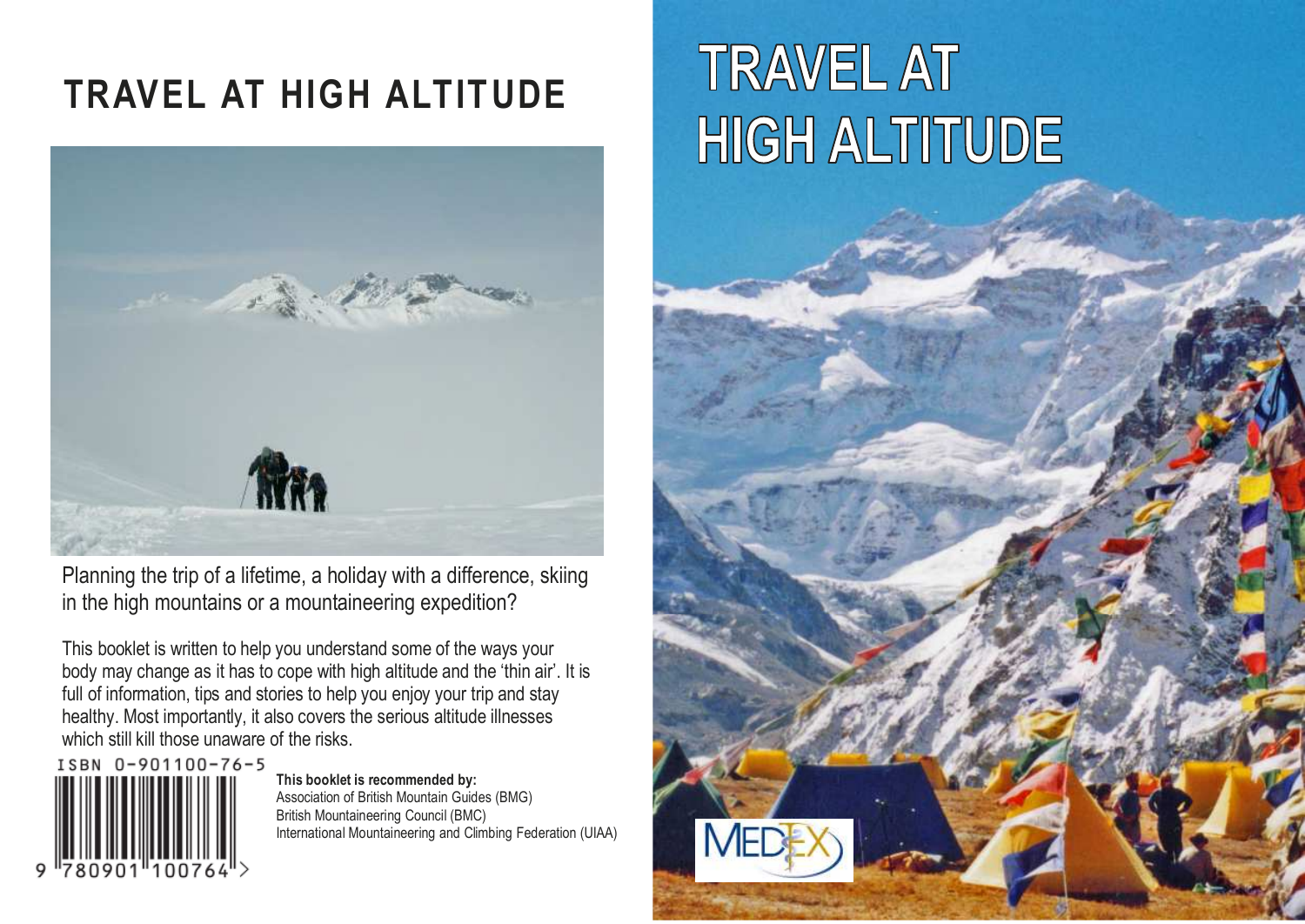PERSONAL DETAILS

### ABOUT THIS BOOK



This book has been written by people who like being in the mountains, who have a particular interest in medicine and what can happen to people at high altitude. Its contents should be treated as a guideline only, based on current knowledge.

Research into high altitude illness is not easy to do, not comprehensive and far from complete.

 Anyone travelling to high areas is advised to seek medical advice before going and also, where possible, if they become ill at altitude.

First published: 2007 This edition: 2008

 The authors and the publisher have made every effort to ensure that information is accurate and as up-to-date as possible. However, they are unable to accept responsibility for any loss, injury or inconvenience sustained by any person, caused by errors or omissions or as a result of the advice and information given in this book.

 All rights reserved. We encourage non-commercial use of this material as long as acknowledgement is made to the copyright holder. © Medex 2007, 2008 ISBN 0-901100-76-5

This book may be downloaded free from the website; www.medex.org.uk

| NAME:                                                                                            | You may wish to add<br>a photograph of<br>yourself to this page. |
|--------------------------------------------------------------------------------------------------|------------------------------------------------------------------|
| <b>DATE OF BIRTH:</b>                                                                            |                                                                  |
| <b>NEXT OF KIN</b><br>CONTACT<br><b>DETAILS:</b>                                                 |                                                                  |
| <b>MEDICATIONS:</b>                                                                              |                                                                  |
| <b>ALLERGIES:</b>                                                                                |                                                                  |
| <b>SIGNIFICANT</b><br><b>MEDICAL</b><br><b>PROBLEMS</b><br>e.g. diabetes, high<br>blood pressure |                                                                  |
| <b>TREATMENT</b><br>INFORMATION:                                                                 |                                                                  |
| <b>INSURANCE</b><br><b>DETAILS:</b>                                                              |                                                                  |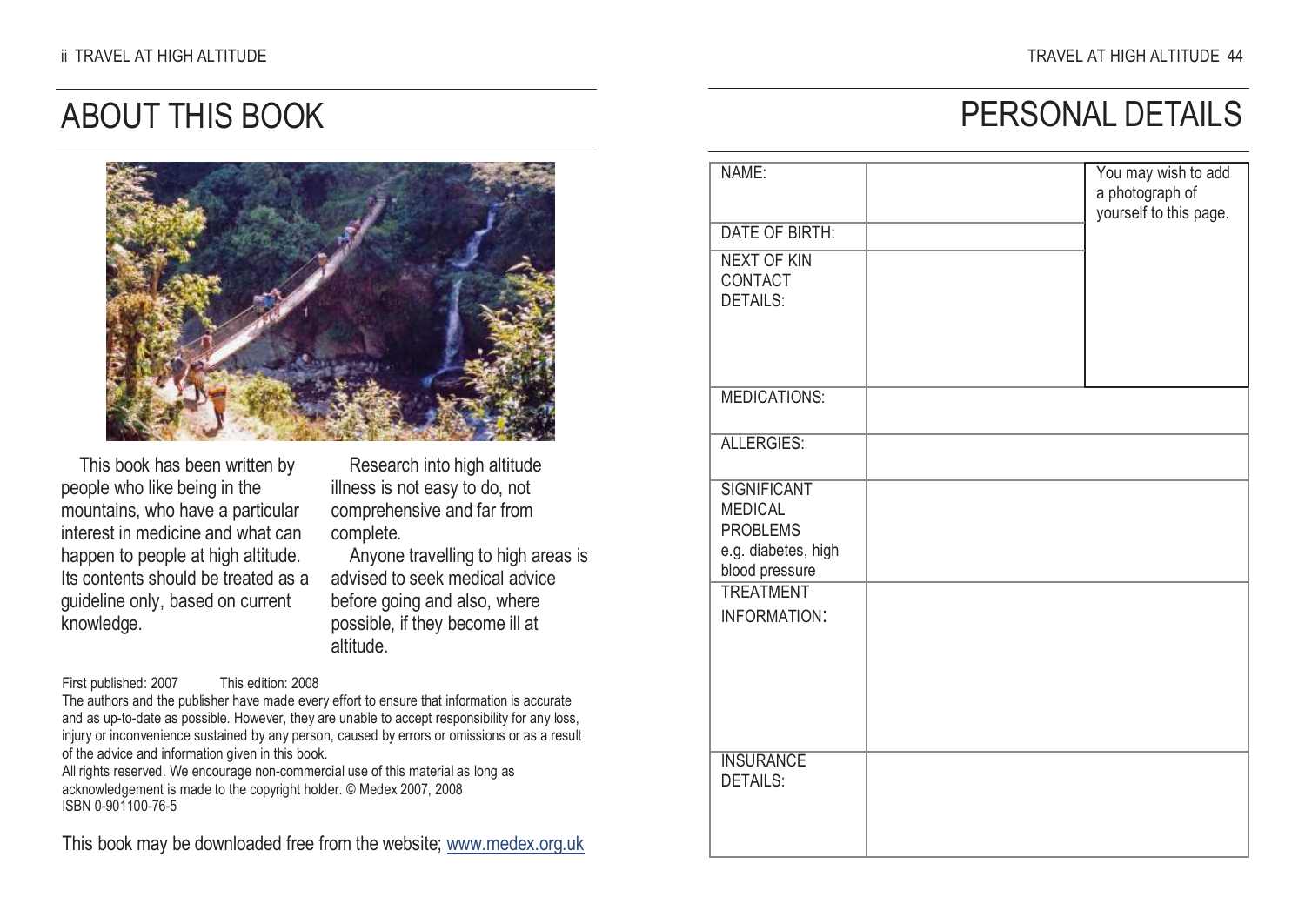### DAILY AMS SCORES

|                                                     | $\frac{1}{4}$ | ದ | $\vec{c}$ | $\Rightarrow$ | $\vec{0}$ | $\circ$ | $\infty$ | ┙ | ၜ | CΠ | $\overline{\phantom{a}}$ | ယ | $\sim$ | ∸ |                | Day          |           |
|-----------------------------------------------------|---------------|---|-----------|---------------|-----------|---------|----------|---|---|----|--------------------------|---|--------|---|----------------|--------------|-----------|
| Headache, Guts, Fatigue, Dizziness, Sleeping, TOTAL |               |   |           |               |           |         |          |   |   |    |                          |   |        |   |                | $\cong$      |           |
|                                                     |               |   |           |               |           |         |          |   |   |    |                          |   |        |   | H              |              |           |
|                                                     |               |   |           |               |           |         |          |   |   |    |                          |   |        |   | G              |              |           |
|                                                     |               |   |           |               |           |         |          |   |   |    |                          |   |        |   | $\blacksquare$ | Morning      |           |
|                                                     |               |   |           |               |           |         |          |   |   |    |                          |   |        |   | $\cup$         |              |           |
|                                                     |               |   |           |               |           |         |          |   |   |    |                          |   |        |   | $\circ$        |              |           |
|                                                     |               |   |           |               |           |         |          |   |   |    |                          |   |        |   | $\rightarrow$  |              | AMS Score |
|                                                     |               |   |           |               |           |         |          |   |   |    |                          |   |        |   | H              |              |           |
|                                                     |               |   |           |               |           |         |          |   |   |    |                          |   |        |   | G              |              |           |
|                                                     |               |   |           |               |           |         |          |   |   |    |                          |   |        |   | $\blacksquare$ |              |           |
|                                                     |               |   |           |               |           |         |          |   |   |    |                          |   |        |   | $\cup$         | Evening      |           |
|                                                     |               |   |           |               |           |         |          |   |   |    |                          |   |        |   | S              |              |           |
|                                                     |               |   |           |               |           |         |          |   |   |    |                          |   |        |   | ⊣              |              |           |
| Score 0=Fine to 3=Worst                             |               |   |           |               |           |         |          |   |   |    |                          |   |        |   |                | <b>Notes</b> |           |

|    |                                |    | <b>CONTENTS</b>                |
|----|--------------------------------|----|--------------------------------|
| 1  | Preface                        | 22 | The Joints / Muscles           |
| 2  | Finding out about High         | 23 | The Extremities                |
|    | Altitude                       | 24 | The Eyes                       |
| 3  | What is High Altitude?         | 25 | The Mouth / Teeth              |
| 4  | Where in the World is High?    | 26 | The Ears / Nose                |
| 5  | Europe                         | 27 | The Reproductive Bits          |
| 6  | North & South America          | 28 | Sleep                          |
| 7  | Africa                         | 29 | Children at Altitude           |
| 8  | Asia                           | 30 | Porters                        |
| 9  | Australasia                    | 31 | What to do in an               |
| 10 | Antarctica                     |    | Emergency                      |
| 11 | Acclimatisation                | 32 | Incident Record Card           |
| 12 | The Effects of Altitude        | 33 | Pills & Potions                |
| 13 | <b>Acute Mountain Sickness</b> | 35 | Oxygen                         |
| 15 | The Brain                      | 36 | <b>Pre-existing Conditions</b> |
| 16 | <b>HACE</b>                    | 39 | <b>Healthy Environment</b>     |
| 17 | The Lungs                      | 40 | Recommended Reading            |
| 18 | HAPE                           | 41 | Useful Websites                |

- 
- 19 The Heart / Blood 42 Credits
- 20 The Stomach / Bowels 43 Daily AMS Score Card
- 21 The Kidney / Bladder 44 Personal Details

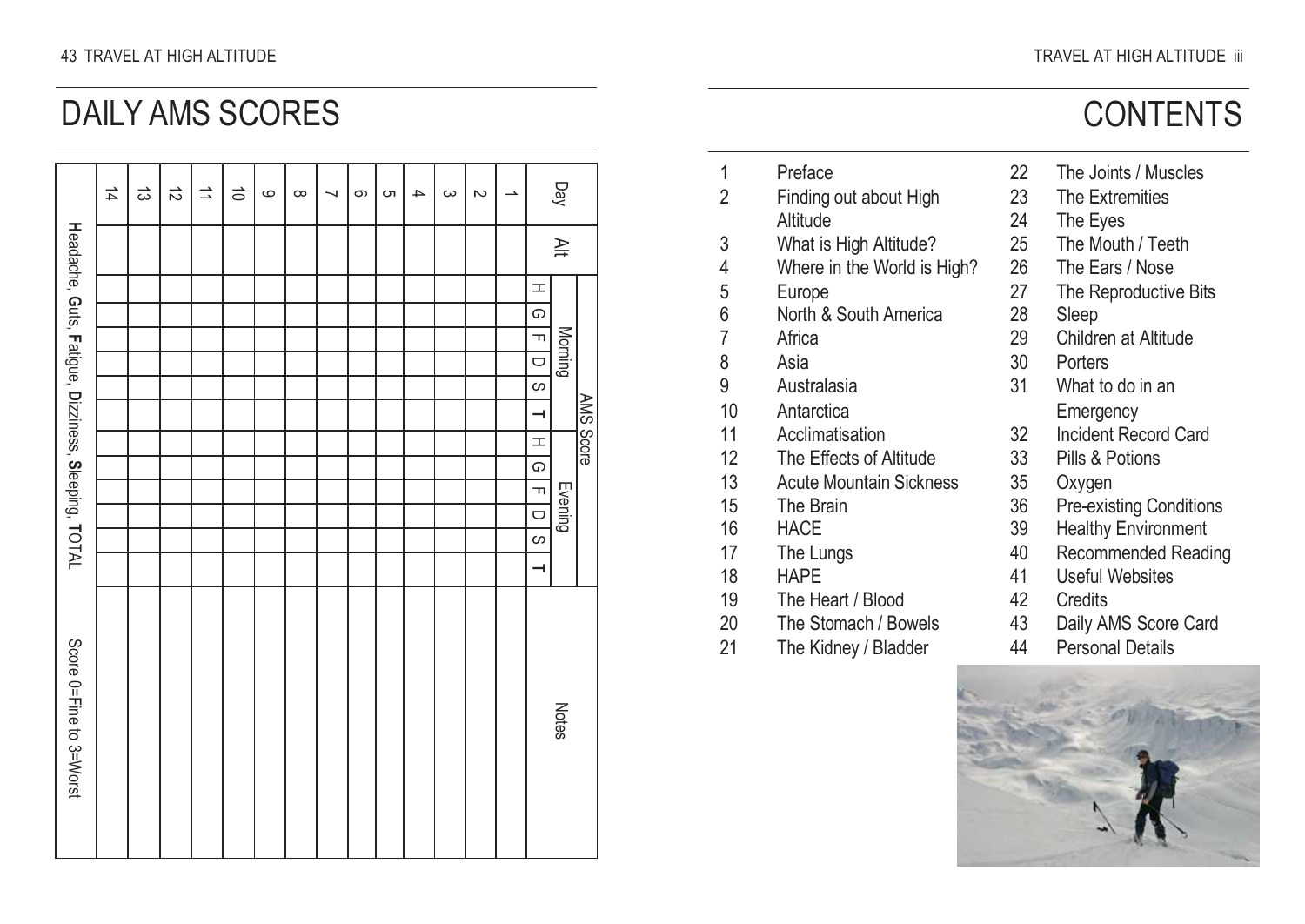### **PREFACE**

In 1991 some doctors interested in mountain medicine saw a young, fit climber die on the Mera La. The doctor with him knew little about the risks of severe altitude mountain sickness.

 The tragedy inspired the doctors to study altitude illness and share this information with others. The organisation 'Medical Expeditions' was born with this as its mission.

Ten years later, again high on the Mera La, Medical Expeditions' members saw an elderly Japanese lady slip into a coma and die, having been left behind by her friends. Another life was lost. Despite all the research and education there is still much that needs to be done to save such lives.

 Since the early 1990s members of Medical Expeditions have, along with others, been busy studying mountain medicine.

 They have done their best to improve the knowledge of doctors responsible for, or advising, people travelling at altitude.

This book looks at the effects

that travelling at altitude can have on your body and aims to help you to understand why you may not feel well or get ill. It suggests ways to avoid illness and suggests what you should do if you get an altitude related illness. Our own experiences and real cases have been used as examples.

 The deaths on the Mera La were caused by going to high altitude, but both could have been avoided had simple rules been followed.

 Medical Expeditions is teaching doctors about high altitude illness and wants others to learn about it too.

 This book is our best attempt at

helping

to stay healthy

at altitude.



#### Medex would like to thank the following for their written contributions:

| Damien Bailey     | The Joints / Muscles             | Mark Howarth         | The Eyes, Healthy Environment    |
|-------------------|----------------------------------|----------------------|----------------------------------|
| Denzil Broadhurst | Finding out about High Altitude, | Olly Kemp            | The Lungs                        |
|                   | What is High Altitude, Where in  | Juliette Levement    | The Lungs, Sleep                 |
|                   | the World is High?, Europe.      | Mandy Jones          | Sleep                            |
|                   | North & South America, Africa.   | lan Manovel          | Pills & Potions                  |
|                   | Asia, Acclimatisation, The       | Alex Martin-Bates    | <b>Pre-Existing Conditions</b>   |
|                   | Effects of Altitude, Acute       | Dan Morris           | The Eves                         |
|                   | Mountain Sickness                | Stephan Sanders      | Children at High Altitude        |
| Mike Brookes      | What to do in an Emergency       | Eli Silber           | The Brain                        |
| Keith Burgess     | Sleep                            | Chris Smith          | Europe, HAPE, HACE, Porters,     |
| Simon Currin      | Preface                          |                      | <b>Healthy Environment</b>       |
| Gerald Dubowitz   | The Heart / Blood, Sleep         | Jill Sutclife        | <b>Healthy Environment</b>       |
| David Geddes      | The Mouth / Teeth                | Henriette Van Ruiten | The Extremities                  |
| Sandra Green      | The Joints / Muscles             | Catharine Wilson     | Africa, Australasia, Antarctica, |
| David Hillebrandt | HAPE, HACE, The Stomach /        |                      | Acute Mountain Sickness. The     |
|                   | Bowels, The Kidney / Bladder,    |                      | Lungs                            |
|                   | The Reproductive Bits            | Jeremy Windsor       | The Ears / Nose, Oxygen          |

Chris Smith Jacky Smith Catharine Wilson Jeremy Windsor

Medex would like to thank the following for their case studies: Jim Duff, Gill Macquarie, Martin Rhodes, Ronnie Robb, Jacky Smith

#### Medex would like to thank the following for their photographs:

Bruce Bricknell Denzil Broadhurst Simon Currin Diana Depla Gerald Dubowitz Rachel Hamilton David Hillebrandt Annabel Nickol Gill Macquarie Nick Mason Ronnie Robb Stephan Sanders Dorje Sherpa Page 33 Page 17, 23 Page III, 9, 10, Back cover Page 24 Page 12, 14, 20, 26, 41 Page 6 Page 25, 27 Page 7 Page 4, 40 Page 2 Page 13 Page 1, 3, Page 8

#### Medex would also like to thank:

All those who commented on the booklet drafts The UIAA for their supporting grant

#### Editors:

General: Denzil Broadhurst, Chris Smith Medical: Simon Currin, David Hillebrandt, Jim Milledge, Paul Richards Front cover, Page II, 5, 11, 15, 19, 21, 22, 28, 30, 31, 39 Page 29 Page 42 Page 35



### **CREDITS**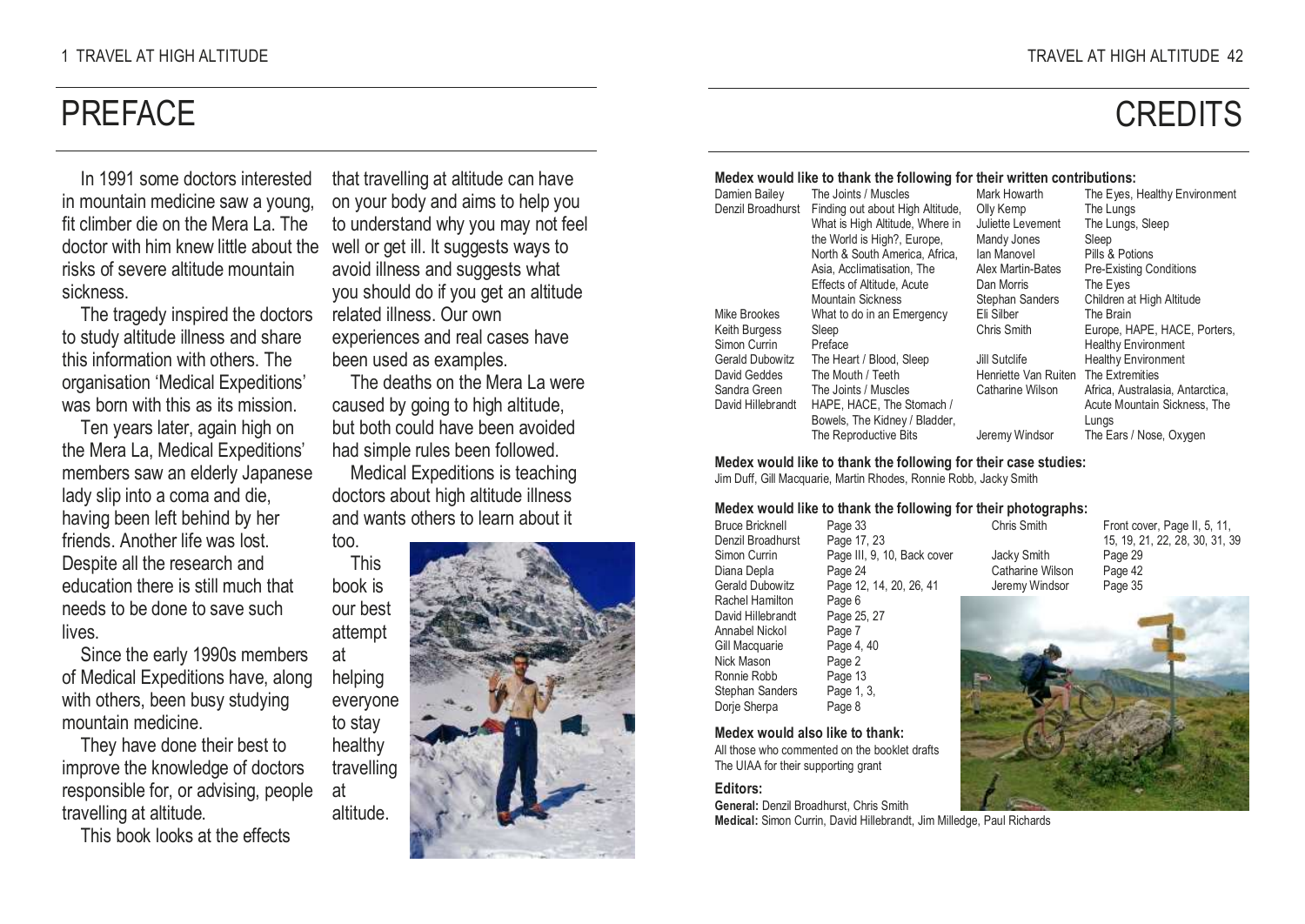### USEFUL WEBSITES



British Mountaineering Council (BMC) www.thebmc.co.uk/medicineCertec www.certec.eu.com Epilepsy action website www.epilepsy.org.uk/info/sportsandleisure/indexForeign & Commonwealth Office travel advice www.fco.gov.uk/travel Frostbite www.christopherimray.co.uk/highaltitudemedicine/frostbite.htmGamow Bag www.chinookmed.com General travel information www.fitfortravel.nhs.ukInternational Porter Protection Group (IPPG) www.ippg.net/guidelines/index.html International Society for Mountain Medicine (ISMM) www.ismmed.org/np\_altitude\_tutorial.htm Kathmandu Environmental Education Project (KEEP) www.keepnepal.org MEDEX www.medex.org.uk - has a full list of UK doctors holding the UIAA Diploma of Mountain Medicine Mountains for Active Diabetics (MAD) www.mountain-mad.orgOxygen (constant flow system) <u>www.topout.co.uk</u> and www.poisk-ltd.ru Oxygen (demand flow system) www.summitoxygen.comPortable Altitude Chamber (PAC) www.treksafe.com.au Union Internationale des Associations d'Alpinisme (UIAA) www.uiaa.ch/index.aspx

### FINDING OUT ABOUT HIGH ALTITUDE

This booklet has been put together by two linked organisations with an interest in high altitude travel and high altitude medicine.

Medical Expeditions' aims are:

- To investigate all aspects of altitude related Illness.
- To educate mountaineers and trekkers and their doctors about the nature and avoidance of altitude related illness.

 Established in 1992, it has acquired an internationally respected reputation for its research and educational work.

 Medical Expeditions specialises in researching on relatively large sample groups over a long period of time. A typical expedition is comprised of 75 members exposed to altitude for 6 weeks.

Medex is a club which organises adventurous expeditions worldwide and supports the work of Medical Expeditions. It provides a link between those who have an

interest in adventure and in adventure medicine. Medex has run successful expeditions to Everest in 1994, Kangchenjunga in 1998 and Hongu in 2003.

 To find out more about what we do, or to join us, please take a look at our website.

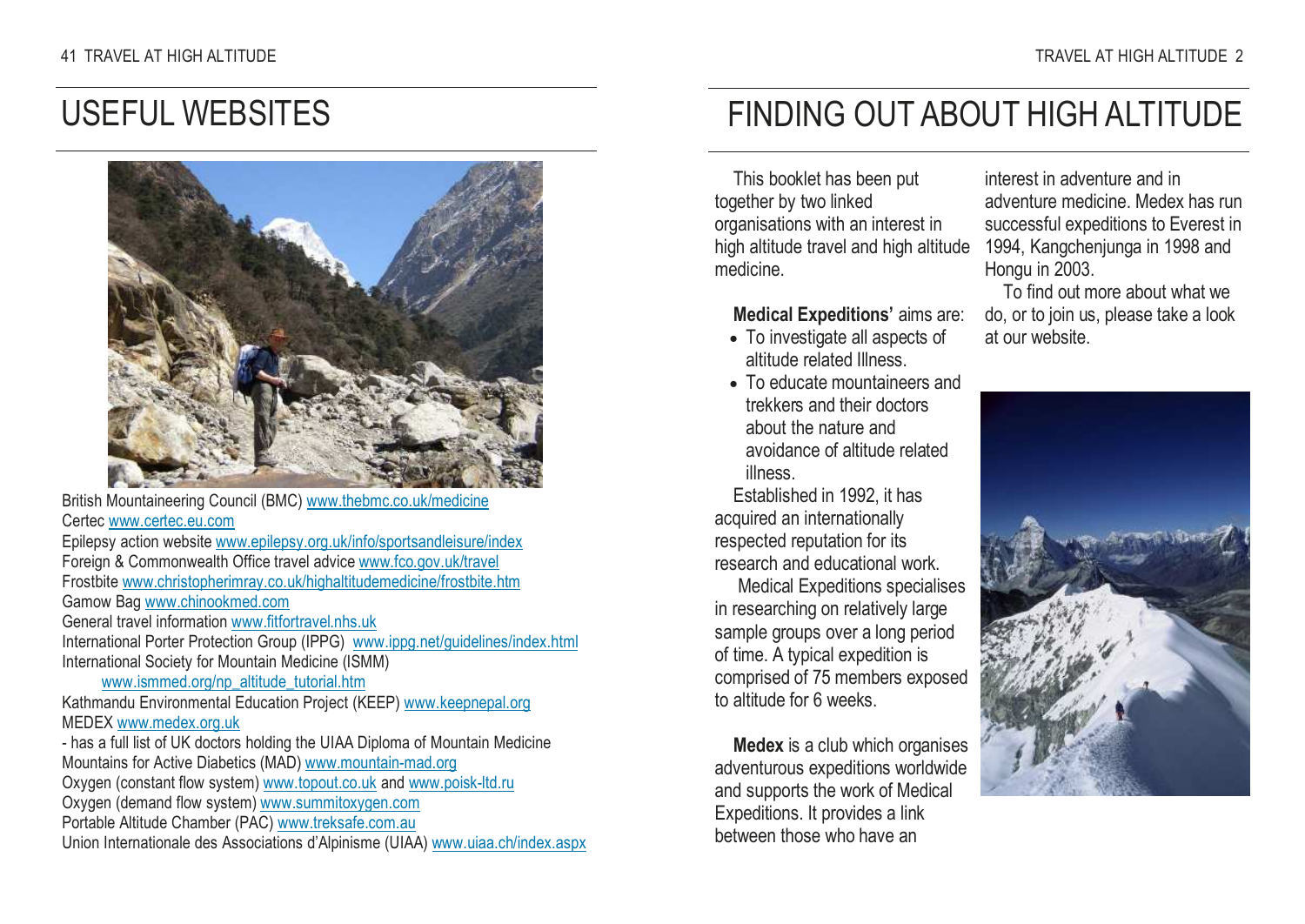### WHAT IS HIGH ALTITUDE?



Good question! In this book, we are talking about going from close to sea level to anywhere above 2,000m. Our bodies are used to working at home. When we

go higher they need to adapt.

 Altitude starts to have an effect around 1,500 - 2,000m. The body starts to behave slightly differently as it tries to make up for the change in oxygen levels. Go up too fast to about 2,500m and altitude illnesses are common.

 Given enough time to adapt, most people can adjust to altitudes between 5,000m (Everest base camp) and 5,500m. Above 5,500m few people can adjust any more. Health and ability then get worse.

 So what's different about travel at altitude? The main difference is that as you go higher the air pressure gets lower (the air gets 'thinner'), and this means for any single breath that you take there

will be less oxygen for your body. Oxygen is needed to give you the energy to move, but is also needed simply to keep your body alive - for your brain and digestion to work, for healing cuts, and all those normal things your body does without you knowing about it.

 As your body gets less oxygen it adapts. You breathe faster and deeper. It makes more red cells to carry more oxygen in the blood. Changes take time to happen. If

| you go<br>slowly you       | 9,000m | Death          | Everest<br>▲8,850m     |
|----------------------------|--------|----------------|------------------------|
| should stay<br>healthy. Go | 8.000m | zone           |                        |
| up too fast                | 7,000m | <b>Extreme</b> |                        |
| and you<br>risk            | 6.000m | altitude       | Kilimanjaro<br>▲5,985m |
| suffering<br>from          | 5,000m | Very<br>high   | Inca Trail             |
| altitude<br>related        | 4,000m | altitude       | A4,198m                |
| illnesses.                 | 3,000m | High           |                        |
| such as<br>Acute           | 2,000m | altitude       | <b>Ben Nevis</b>       |
| Mountain<br>Sickness       | 1,000m |                | $\triangle$ 1.344m     |
| (AMS).                     |        | PVA            |                        |
|                            |        |                |                        |

### RECOMMENDED READING

The High Altitude Medicine Handbook, by Drs Pollard & Murdoch

Bugs, Bites, and Bowels, by Dr Wilson-Howarth

Altitude Illness: Prevention & Treatment, by Dr Stephen Bezruchka

Pocket First Aid and Wilderness Medicine, by Drs Jim Duff and Peter Gormley

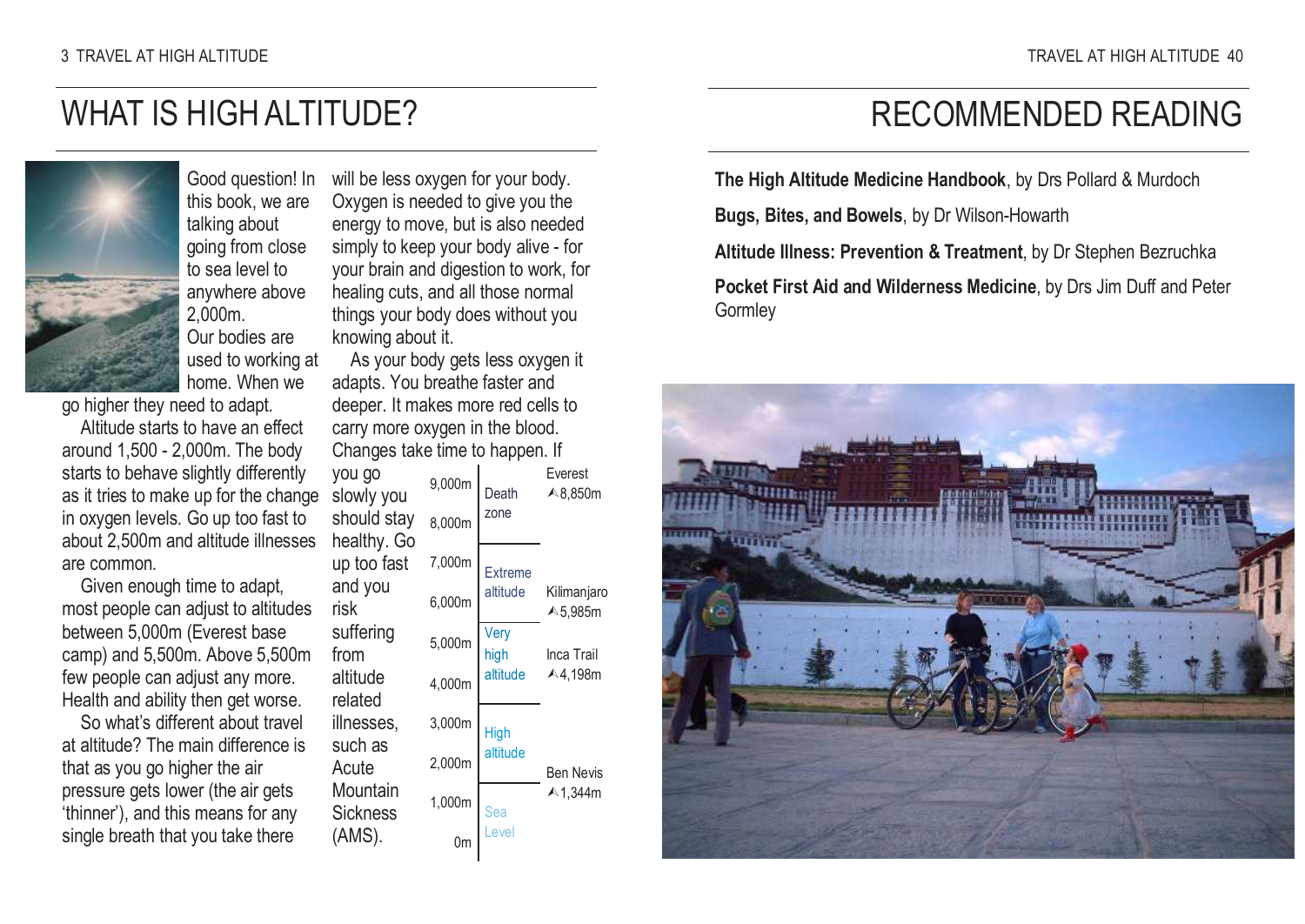### HEALTHY ENVIRONMENT

The

more fragile than at low

and any damage can be more long lasting.



 At home water, fuel, food supply and sewage disposal are rarely a concern for us. At high altitude we need to be responsible. What we do will affect the local people and others who visit the area after us.

Be aware that some hosts are now stretching their precious resources to the limit to provide 'modern' facilities to make guests 'happy'.

Water is scarce:

- Do nothing that will pollute rivers.
- Avoid hot / cold showers a bowl of water will do.
- Use an earth toilet, not a flush toilet.

Food is hard to grow:

- environment at Buy food where it is plentiful.
- high altitude is Take care if buying food in
	- remote areas people may be selling you their winter rations.

 altitudes. As a result, natural Wood is precious:

- processes are • Ensure you take all the fuel you need with you - for everyone.
- incredibly slow Actively discourage staff from collecting and burning wood.
	- Support tree planting schemes. Waste is a huge problem:
	- Don't buy bottled water empty bottles have nowhere to go.
	- Carry out everything you carry in. Take packaging off at home.
	- Dispose of batteries back home.
	- Be aware of what is happening to all your group's waste and stop bad practices.
	- Use deep, well placed pit latrines. Bury deep or spread poo (or carry it), it can take years to break down.
	- Plan sanitary wear disposal. Flora and Fauna are adapted to a fragile life at high altitude:
	- Don't uproot plants.
	- Avoid damaging thin soils.
	- Protect all wildlife.

### WHERE IN THE WORLD IS HIGH?



There are many places in the world where you can go to high altitude.

 You can choose to, by going on a trekking or climbing holiday. It may come as more of a surprise when using high ski runs, driving or cycling over high passes or even flying into towns and cities which are high.

 Each high altitude area has its own problems. Before travelling you should find out more about where you are going.

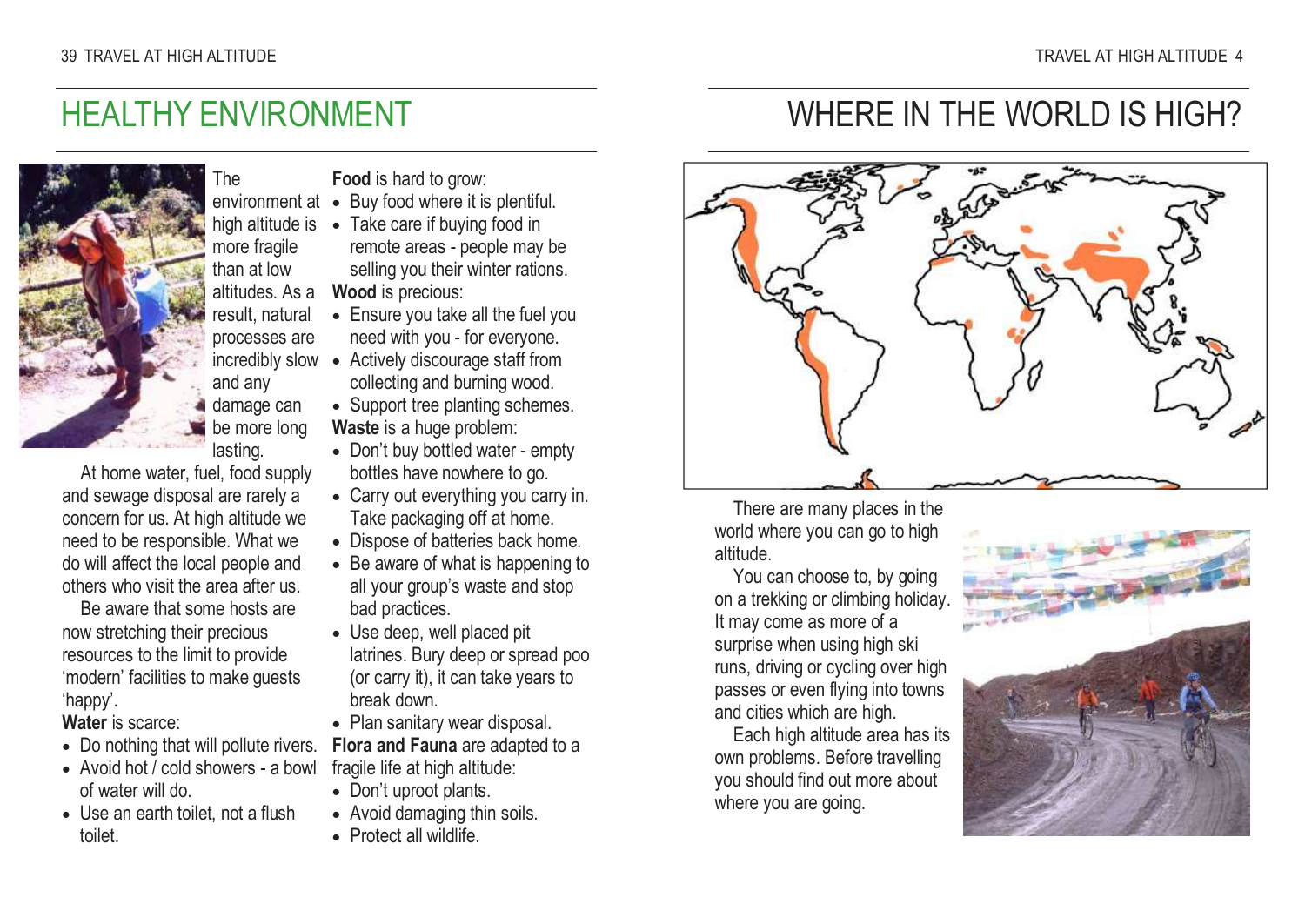### EUROPE

Ask someone to name the high mountain ranges of the world and they will most likely name the Himalayas and the Andes. Most people don't know that the mountains of Europe are high enough to cause people to suffer from high altitude illnesses. In fact many holiday makers and novice climbers in the Alps will often know little or nothing about high altitude illness. High altitude headaches on tourist trips are possible, and some people will suffer from other problems too.

In the Alps it is easy for people to get to high altitude really quickly and easily using cable cars, mountain railways and ski lifts. Many of the mountain passes have high points that are over 2,000m.

Climbing trips in the Alps or in parts of Eastern Europe can also put you at risk of altitude related illness - especially when sleeping in the mountain huts.



A family of four took the mountain railway from Grindelwald (1,034m) to the Jungfraujoch, walked up to the hut at 3,650m and had a picnic. After about 4 hours at altitude, the 11 year old complained bitterly of a headache. The family descended on foot and then by train. The boy was sick on the descent. On reaching the valley he swiftly recovered. His symptoms were caused by Acute Mountain Sickness (AMS) which the family had never heard of.

### LUNG CONDITIONS

#### Before you go:

- Know that even mild breathlessness at home can seriously affect you at altitude.
- Ensure you are up to date with travel vaccinations and consider flu vaccine.
- Build up training, starting at lower altitudes and lower levels of exertion.

#### At altitude:

- Gain height gradually without rushing.
- Prevent problems reduce activity, take medication and descend if needed.

#### **ASTHMA**

 Some people get worse as cold and exercise trigger attacks. Most improve due to an increase in the body's own steroids and reduced airborne allergens.

#### Before you go:

- Do not go unless your asthma is stable.
- Ensure you are up to date with travel vaccinations and consider flu vaccine.
- Include spare inhalers / spacers and steroids.
- Know triggers for your asthma and try to avoid these on your trip.
- Build up training, starting at lower altitudes and lower levels of exertion.

#### At altitude:

- Carry all your inhalers at all times.
- Prevent problems by reducing activity, taking medication and descend if needed.
- Avoid anti-inflammatory drugs (like aspirin and ibuprofen).

### EPILEPSY

#### Before you go:

- Make sure your epilepsy is stable. Aim to be seizure free for at least 6 months.
- Be aware of issues regarding driving, belaying, etc and make sure your companions are aware of the problems.
- Ensure any Malaria medication doesn't interfere with your own medication.

#### At altitude:

- Avoid illness it may affect your medication.
- Know your epilepsy trigger factors (e.g. alcohol, tiredness) and avoid them.
- Epileptic medications can affect sleep and change coordination. These symptoms can also be caused by altitude illness, if in doubt descend.
- Remember fits in some places could be life threatening, and you may be drowsy after fits and need rest .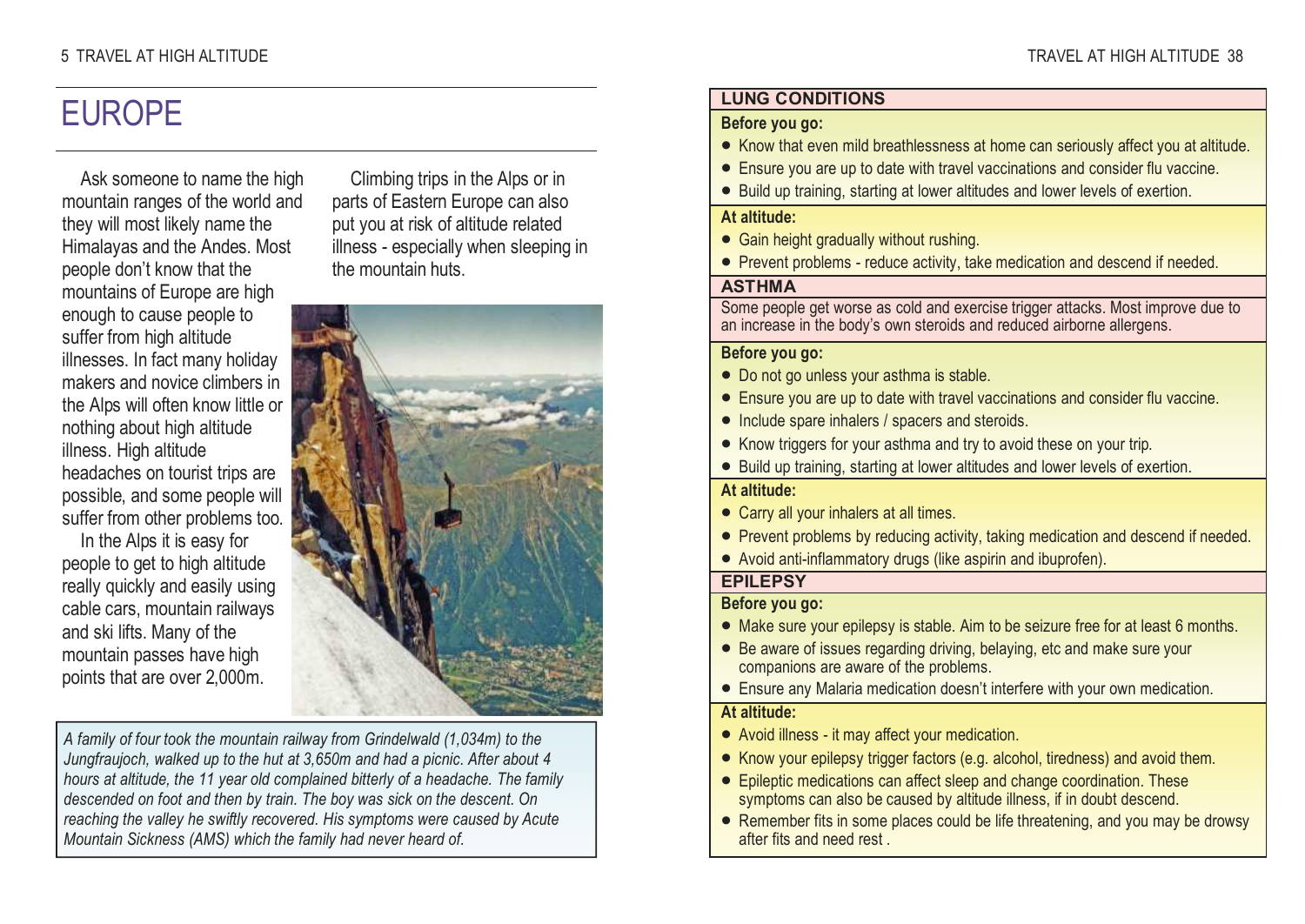### **DIABETES**

#### Before you go:

- Before booking get a specialist eye test. If you have eye damage avoid going very high.
- Before booking get expert medical advice if you have poor circulation or nerve damage.
- Establish good glucose control over preceding months.
- Get a robust glucose monitor (and spare) that will work at altitude and in the cold.
- Find out what you will be eating. Plan your diet.
- Take spare insulin to cover changes in requirements.
- Practise managing diabetes when exercising hard and in adverse conditions.
- Make contact with 'Mountains for Active Diabetics' (MAD).

### At altitude:

- Always carry emergency glucose, glucose monitor and medication.
- Stop insulin freezing e.g. inside pocket close to skin.
- Avoid infection. Get help fast if you become ill. Never stop insulin.
- Remember exercise reduces and rest increases insulin need.

### HEART CONDITIONS & HIGH BLOOD PRESSURE

#### Before you go:

- Get your heart checked out and get advice on emergency medications for new onset chest pain.
- Have a stable and acceptable blood pressure prior to departure.
- Find out about problems with BP medicines with exercise, altitude and cold.

### At altitude:

• If you feel unwell, stop further ascent, consider descent. Tell your companions.

### ALLERGIES / ANAPHYLAXIS

 Once a reaction has been treated it may recur, without warning, within the next 24 hours. Aim to get to medical care as soon as possible.

#### Before you go:

• Get adrenaline, antihistamines and steroids.

At altitude:

- Carry MedicAlert bracelet / necklace with allergies on it.
- Carry auto-injector adrenaline (EpiPen) at all times and be prepared to use it.

# NORTH & SOUTH AMERICA

Skiing and climbing in the Rockies may put you at risk, and some people will be affected in the towns and cities. For example the town of Leadville, Colorado is



 above 3,000m. The major mountains of North America are in the northern latitudes, where air pressure is lower for the same altitude than at the equator.

 In the Andes it is possible to fly or even drive into places such as Cusco (3,326m), or La Paz (3,600m) without any acclimatisation en route. You

should rest for the first few hours then take things easy for a few days before trying one of the high treks such as the Inca trail.

 FIFA have banned international football matches in La Paz in Bolivia since the home team have a major advantage due to their natural acclimatisation to the lack of oxygen.

A businessman hoping to clinch a multimillion dollar contract flew to La Paz (3,600m) in Bolivia the day before an important meeting. His company had decided to save on the expense of sending him a few days early to enable him to acclimatise. He felt so ill when making his presentation that he lost the contract. The next time he will make sure he gets the chance to acclimatise.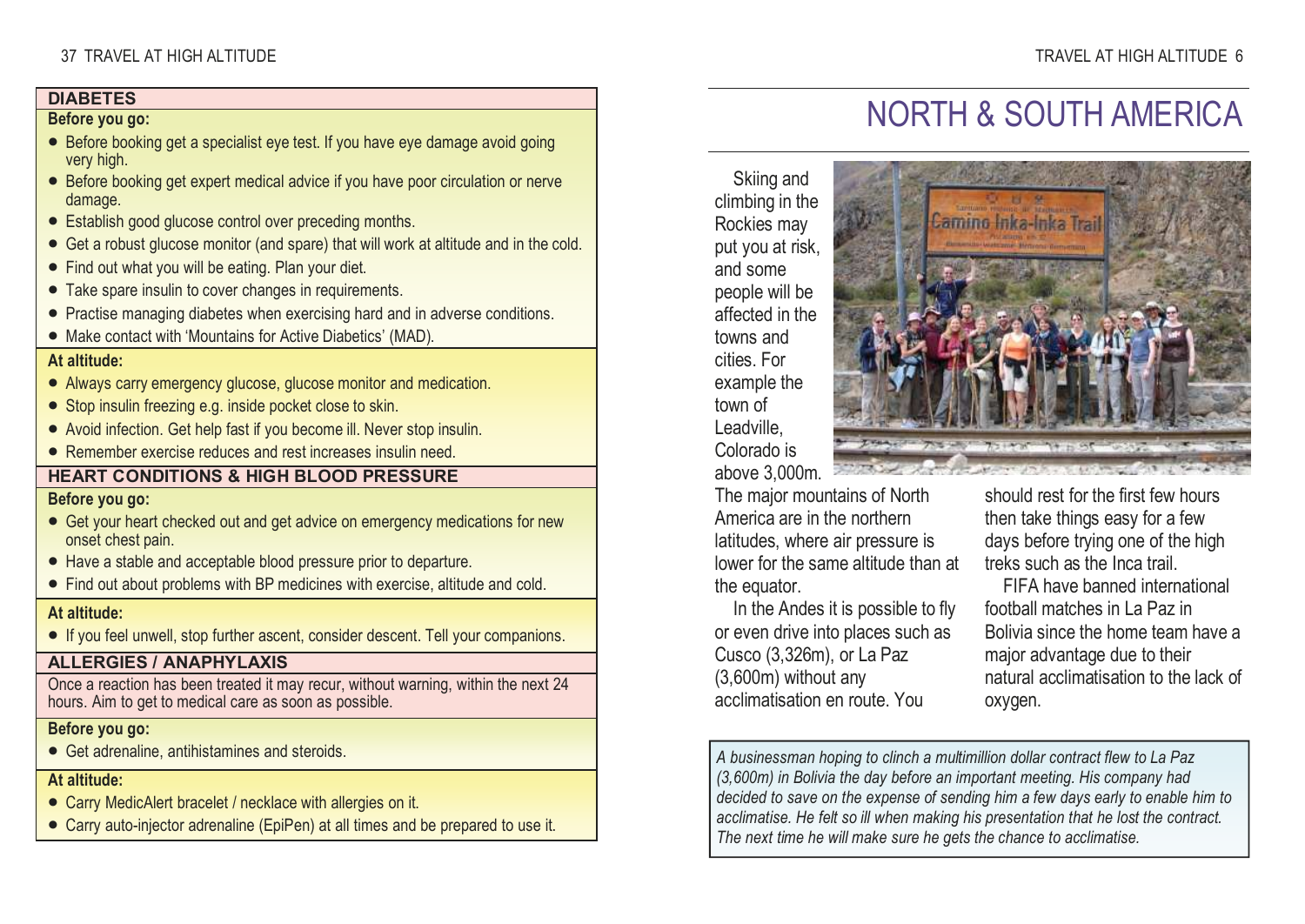### AFRICA

The major problems occur on Kilimanjaro, where due to the costs being based on the number of days you are on the mountain, many organised groups ascend far faster than the recommended 300m per day. It is possible to spend time on some of the adjacent mountains to

help acclimatise before tackling the main summit.

 Some companies are starting to offer itineraries which take account of this. It is worth spending a bit extra to stay safe and achieve your goals. Find out from the trekking company how many people did and



 how many didn't reach the top (or Gilmans Point) on their last few trips. Ask how many days they were trekking. A safe ascent should take 8 to 10 days.

An experienced British Mountain guide with training in mountain medicine was leading a group up Mt Kilimanjaro (5,895m). They came across a very scared group with a collapsed 17-year-old boy. The guide injected dexamethasone at the same time as commencing a rapid and life saving descent. On arrival at a hut shelter he used his satellite phone to contact a UK climbing doctor who advised further descent through the night. Two days later the boy was fit and well. Had anyone in the group known a little more about altitude illness they may have been able to avoid the emergency. Sadly they all learned some lessons the hard way.

## PRE-EXISTING CONDITIONS

People do go to high altitudes with pre-existing medical conditions. If you suffer from a condition, you must talk to your doctor about whether or not you should go to high altitude and, if you do, how you should take care of yourself.

With any condition there is more risk to health when travelling to remote locations. The key is to lower this risk as far as possible. Be prepared to give up part or all of your trip for safety reasons.

### Before you go:

- See your doctor / specialist at least 6 months before your trip. Find out about the risks your condition poses for travel at high altitude.
- Make a medical plan and what, if any, support you will need. Find out what medical help may be available. Think about what you will do if things go wrong.
- Make a contacts list for your condition for home / where you are going.
- Make everyone aware of your medical condition, the signs, symptoms and treatment. Your illness could affect everyone in your group.
- Get first aid / medical training for yourself and others if necessary.
- Make a kit with your medicines. Make clear labels and instructions. Have spare supplies and split the kit between people to lower the chance of losing it all.
- Ask your doctor to prepare an official letter, explaining your condition, treatment and contact details (translate if necessary).
- Tell your travel nurse about your conditions before vaccinations, etc.
- Get medical insurance that covers your condition and the risks of the trip. It can be hard, very expensive or impossible to cover what some people want.

### At altitude:

- Always carry your medical information letter / MedicAlert bracelet.
- Each day, write down medicines taken and any changes in your condition.
- If symptoms worsen avoid further ascent, consider the possibility of altitude related illnesses and descend as necessary.
- Be honest with everyone about changes in your medical condition.
- Look after your family, friends and other travellers.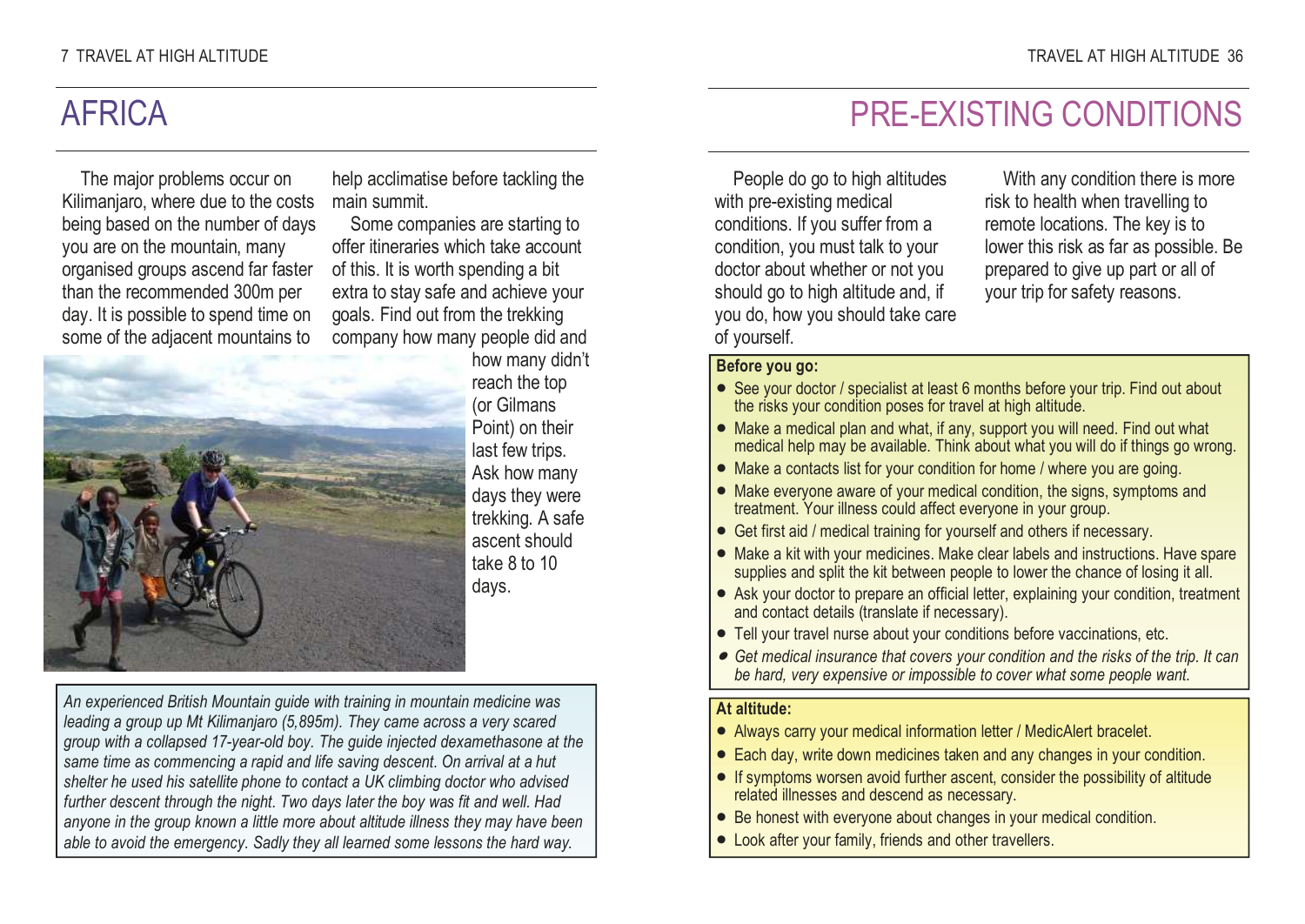### **OXYGEN**

The lack of oxygen causes many high altitude illnesses, the only real way to fix the problem is to get more oxygen. This can be done simply and sensibly by DESCENDING, or if this is impossible there are two ways to get more oxygen at altitude. (1) From an oxygen bottle

 Oxygen cylinders can be fitted with a face mask. The person needing oxygen simply puts on the mask and breathes in the oxygen, mixed with some of the surrounding air. If using a 'constant flow' kit (oxygen flowing all the time) at 2 litres per minute, a bottle containing 300litres • The air will last 2 to 3 hours. If using a 'demand flow' kit (oxygen flows only when breathing in), the same bottle may last 6 to 9 hours.

### (2) Inside a pressure bag

 Those suffering from AMS, HAPE or HACE can be placed inside a

'bag', known as a Portable Altitude Chamber, Certec or 'Gamow Bag'. The bag is 'pumped up' to increase the pressure inside - so the oxygen breathed is like that 2,000m lower. The person should stay inside for 1 hour but may need several hours. Lifting the head end may help with breathing. Although these bags can be a life-saver, there are problems:

- Hard to talk to the person inside.
- An unconscious person needs someone inside to monitor them.
- They can damage the eardrums.
- inside needs changing.
- Recovery is often shortlived.



A couple decided to climb Kilimanjaro (5,895m) by the Marangu route. After two days trekking they reached the Horombo Hut (3,760m). Within two hours the husband began to feel breathless. During the night he began to cough up pink frothy spit and became unconscious. He had HAPE and was placed inside a 'Gamow Bag' for 4 hours. He came round and was able to descend with porters' help. In hospital he made a complete recovery.

# ASIA

The most popular areas for high altitude trekking and climbing are in this part of the world.

 From Nepal, Pakistan or India it is usually possible to make a gradual ascent into the mountains ideally avoiding the highest landing strips. 84% of people flying in to the

Hotel Everest View (3,860m) suffered AMS.

 A gradual ascent to the Tibetan plateau is impossible, so AMS symptoms must be carefully monitored and exercise kept to a minimum until acclimatised.



While cycling from Lhasa to Everest Base Camp, a group had crossed two 5,000m passes in 8 days. On day 9, at 4,150m, one member of the team woke up feeling dizzy and nauseous, was shivering and unable to walk straight. By midday, with no improvement, the group decided to go down. This was over a 5,150m pass. The casualty turned blue, was hardly breathing, 'rattling' and frothing at the mouth. Once over the pass, her condition improved. The group stayed at 4,100m that night and the local doctor wrongly diagnosed high blood pressure. Luckily they met a climbing doctor with drugs to treat altitude illness. They dropped to 2,400m by truck the next day and finally on to Kathmandu for medical attention.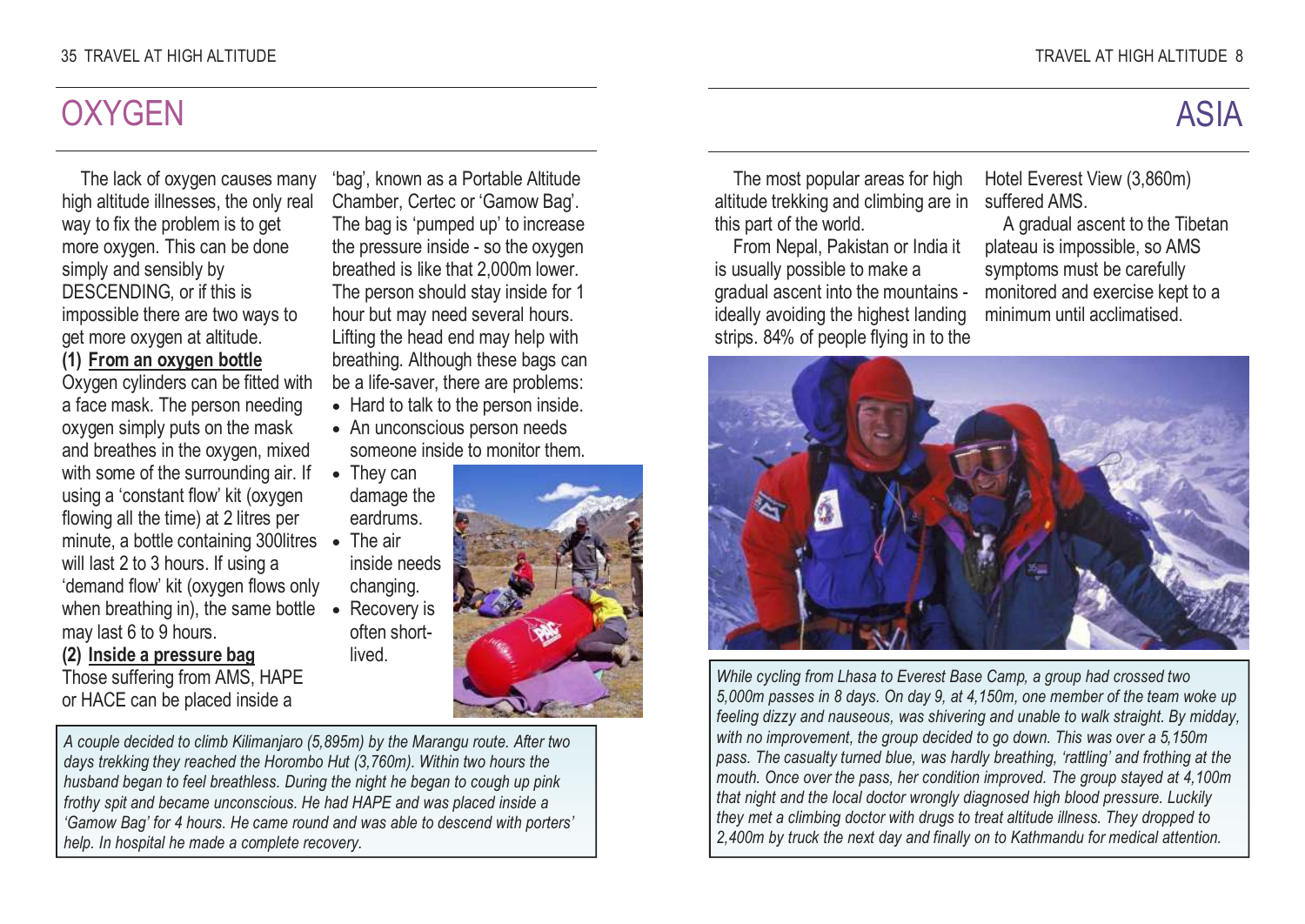### AUSTRALASIA

New Zealand has many peaks over 3,000m but very few reported incidences of altitude illness requiring evacuation, though frostbite is common on Mount Cook.

 Australia's highest point Mount Kosciuszko (2,200m) is an easy walk so is unlikely to cause altitude problems but it is still possible.

Papua New Guinea / Indonesia

have a number of mountains over 3,000m, the highest being Puncak Jaya (Carstensz Pyramid) at 4.884m. Many tourists report AMS symptoms spoiling their trip and some trekkers have died. As with the

African peaks it is worth trying to ascend more slowly and acclimatising if possible. The difficult tracks, lack of reliable maps, muddy wet seasons, limited medical care and risk of tropical illness can turn what looks like an easy weekend into a nightmare. Borneo - Mt Kinabalu 4,101m can be climbed rapidly, resulting in a high incidence of AMS.



In 1982 two climbers were stormbound for two weeks on the summit of Mount Cook. When the weather improved, and they were rescued, both had suffered frostbite to their feet due to the combination of cold and altitude. Both men had their feet amputated. They have each returned since then to summit the mountain, with one of them also summiting Everest.

| Problem                  | Drug                                      | Dose                                                              |
|--------------------------|-------------------------------------------|-------------------------------------------------------------------|
| AMS                      | Paracetamol                               | 500mg tablet, 2 tablets 4 times a day                             |
| Headache                 | and / or ibuprofen                        | 400mg tablet, 1 tablet 3 times a day                              |
| <b>AMS</b>               | Metoclopramide                            | 10mg tablet up to 3 times a day                                   |
| Nausea                   | or Prochlorperazine                       | 1 to 2x5mg tablets up to 3 times a day                            |
| <b>AMS</b><br>Prevention | Acetazolamide                             | Half a 250mg tablet 2 times a day,<br>started 24hrs before ascent |
| <b>HACF</b>              | Oxygen gas                                | Breathed continuously - cylinder or<br>pressure bag               |
|                          | Dexamethasone<br>- Corticosteroid         | 8 - 16mg a day in divided doses, for up<br>to 5 days              |
|                          | Acetazolamide                             | 250mg tablet, 1 tablet 3 times a day                              |
| <b>HAPF</b>              | Oxygen gas                                | Breathed continuously - cylinder or<br>pressure bag               |
|                          | Nifedipine                                | 20mg MR tablet 2 times a day                                      |
|                          | Acetazolamide                             | 250mg tablet, 1 tablet 3 times a day                              |
| Diarrhoea                | Ciprofloxacin                             | 750mg 2 times a day                                               |
|                          | or Azithromycin                           | Capsules taken daily for 3 days                                   |
|                          | Loperamide                                | 2mg capsules taken up to 8 times                                  |
| Dehydration              | Electrolyte rehydration<br>solution       | in 200ml of boiled and cooled water                               |
| Infections               | Amoxycillin                               | 250mg 3 times a day for at least 5 days                           |
|                          | and / or Metronidazole                    | 200mg 4 times a day or as<br>recommended by doctor                |
| Cough                    | Pholcodine                                | Linctus 10ml up to 4 times a day                                  |
| Sore Throat              | Lozenges with anaesthetic i.e. Benzocaine |                                                                   |
| Dry chapped              | Lip balm & sunscreen                      | with at least SPF 15 - skin section                               |
| lips and skin            | Moisturiser cream                         |                                                                   |
| Blocked                  | Pseudoephedrine                           | 60mg 3 times a day                                                |
| nose                     | or Xylometazoline                         | Nasal spray                                                       |
| Cold sores               | Aciclovir                                 | 5% cream - 5 times a day for 5 days                               |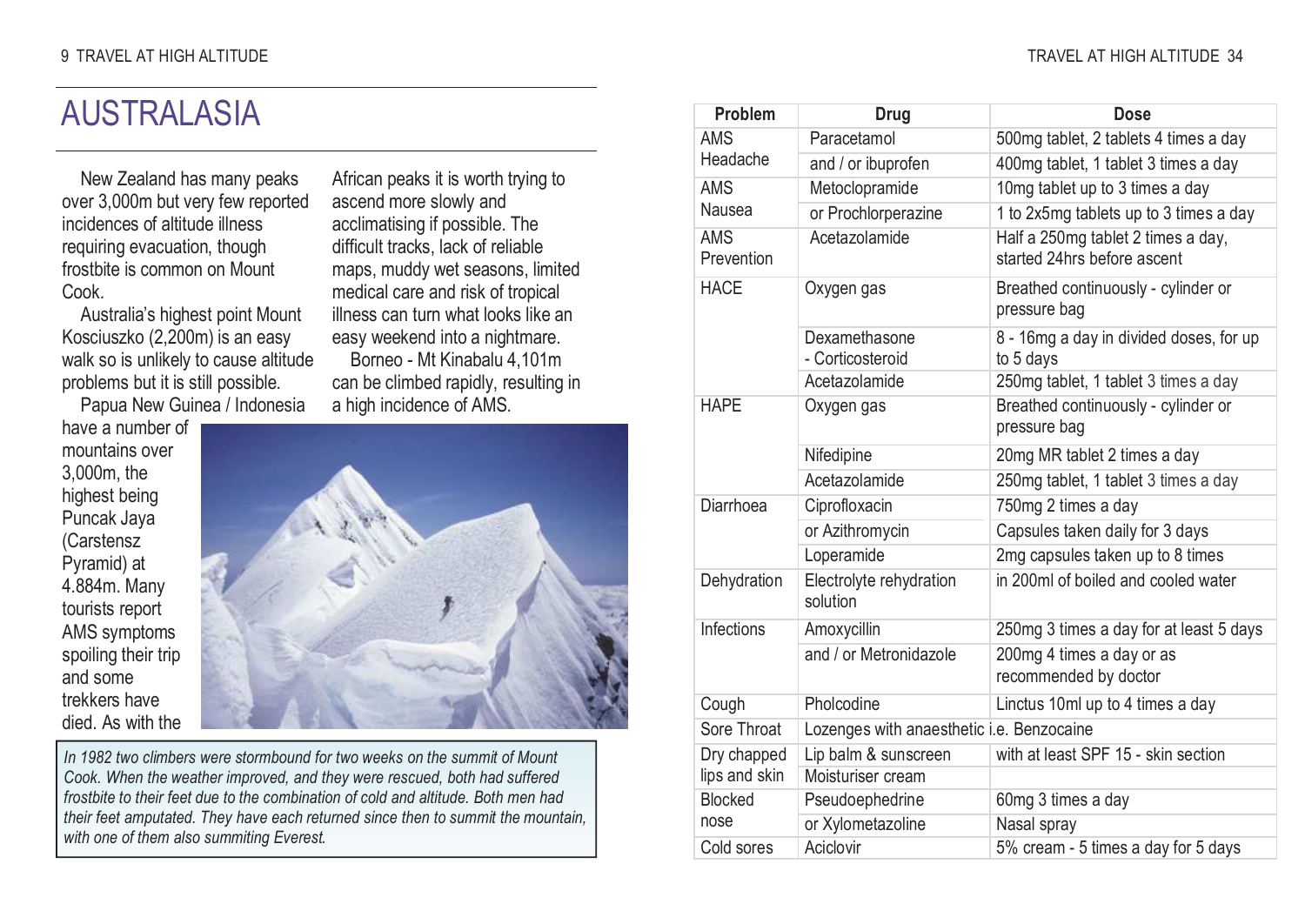### 33 TRAVEL AT HIGH ALTITUDE

### PILLS & POTIONS

# **ANTARCTICA**

No trip to high altitude should leave without certain medicines. Some are prescription only and should only be taken on the advice of a doctor. Some of them can save your life while others will ease some symptoms, leaving you to enjoy the trip.

 Opposite is a brief list of drugs used at altitude. Use it to help you decide what to take, but remember medical advice changes so check before you go.

#### Before you go:

- Take this list to your doctor and use it to discuss what to take and how to administer it.
- Buy medicines at home. Your chemist should stock all except oxygen. Medicines may be cheaper abroad but may be fake.
- Confirm any allergies.

Always carry a letter from your doctor about your medicines to avoid legal problems.



#### At altitude:

- Make sure you have your medicines and doctor's letter.
- Carry medicines labelled with the doses in quick to open, zip-lok bags. Keep them in two or more places in case you lose some.
- Always wash tablets down with water - they will work better.

I was stung on the shoulder with a needle-like pain. Three minutes later I started to feel itchy. After another minute I fell into someone's arms as the 'lights went out'. The team shouted for our medical barrel. Oxygen, adrenalin, antihistamine and a drip were all given in a matter of minutes. An hour later I started to recover. Next day I was able to carry on with the trip. I owe my life to the quick actions of our group's doctor. I now always carry an EpiPen in case I get stung again.



Antarctica is the coldest, highest, windiest, driest and iciest continent on earth with an average altitude of 2,300m. The highest point is Mount Vinson at 4,892m. The ice can reach a depth of 4,700m in places.

Most people visit Antarctica as part of organised expeditions or work projects and have training in altitude conditions and guides. However with the continent opening related problems even worse. up to independent travel some

companies are offering climbing packages. It is worth remembering that pressure is lower in the Polar Regions. Low pressure weather systems can also lower the pressure further. As a result reduced oxygen levels and AMS will develop at lower altitudes than elsewhere.

Extreme cold makes altitude

A fit 66-year-old tourist flew from the Patriot Hills camp at 887m to the Pole at 2,800m. She hurried the 300m to the flags to take photos then needed help to climb the 30 steps into the NSF research base. She was short of breath and had a headache. She was treated with oxygen, fluids and simple painkillers. Later that day she was able to walk back to the plane and made a full recovery at Patriot Hills the following day.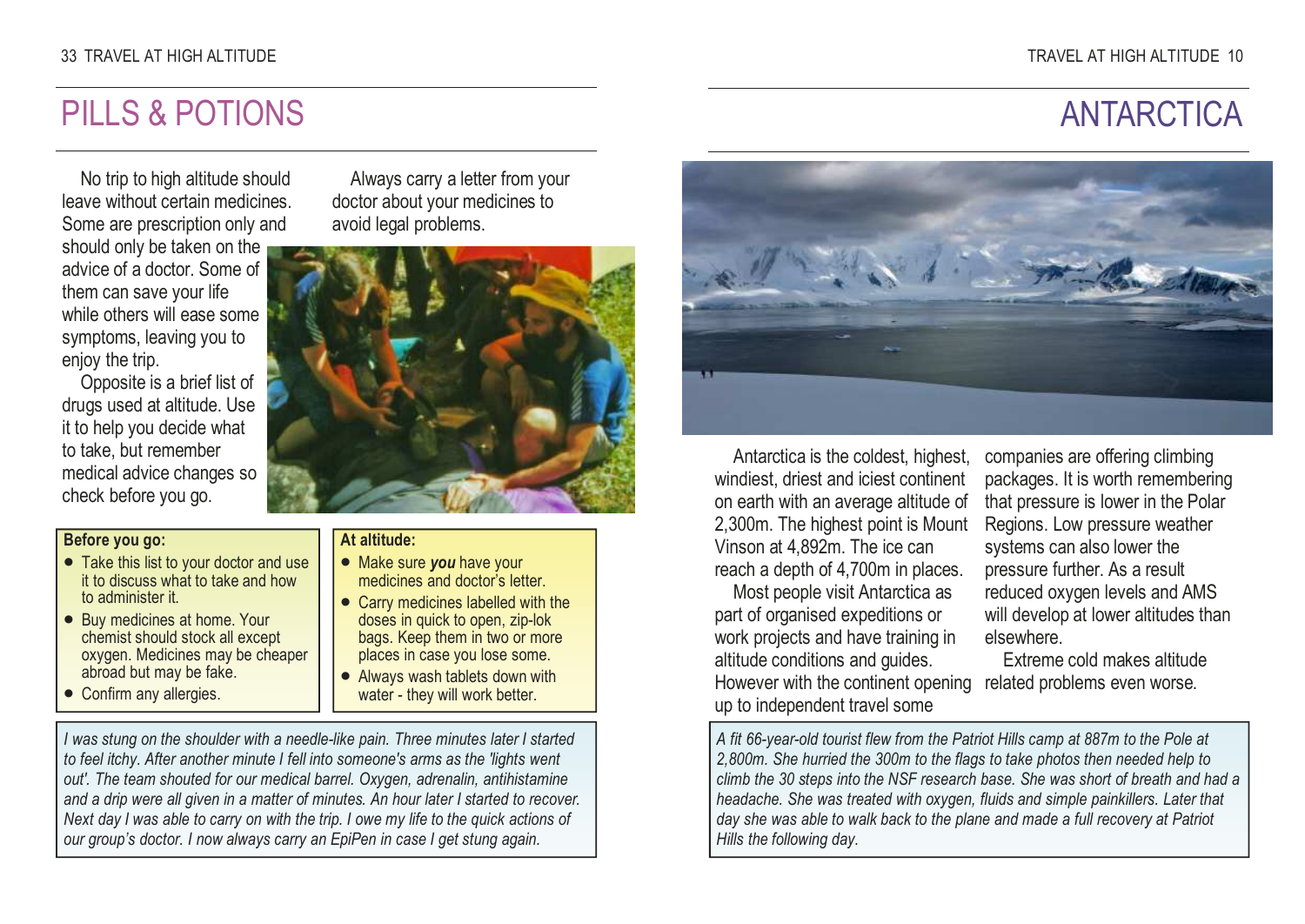### ACCLIMATISATION

When the body slowly adapts to lower oxygen levels the process is called acclimatisation.

 Different people acclimatise at different speeds, so no rule works for everyone, but there are good guidelines.

 Over 3,000m go up slowly, sleeping no more than 300m higher at the end of each day. Going higher during the day is ok as long as you go down to sleep ("walk high to 3 days - sleep low"). If you go up higher and can't descend - take a rest day to allow your body time to 'catch up'.

 This may seem very slow, and some people will comfortably be able to go up much faster, but in a group someone will always be the





will also help.

and the timetable

made to

rest day

 Driving or flying to high altitude means more people will suffer from AMS.

 It is really sensible to find out about the height of your planned route before you travel. Better still, make a drawing to show the height that you will sleep

at each night. If you don't know ask. There's no better way to spot the days which are likely to cause altitude illness.

### INCIDENT RECORD CARD

For each casualty:

Fill out as much of the incident record card as you can before leaving the scene. It contains valuable information for emergency staff and may help further treatment of the casualties.

### For your group:

Exact location:

Type of incident: (what happened)

Hazards in area:

Access to the area: (how to get to you)

Number of casualties:

Equipment needed:

Time: Date:

Name of recorder: Signature:

Name: Date of birth: Allergies: Medication:

Previous medical problems:

Time of last meal / drink:

What happened:

Injuries:

Treatment given: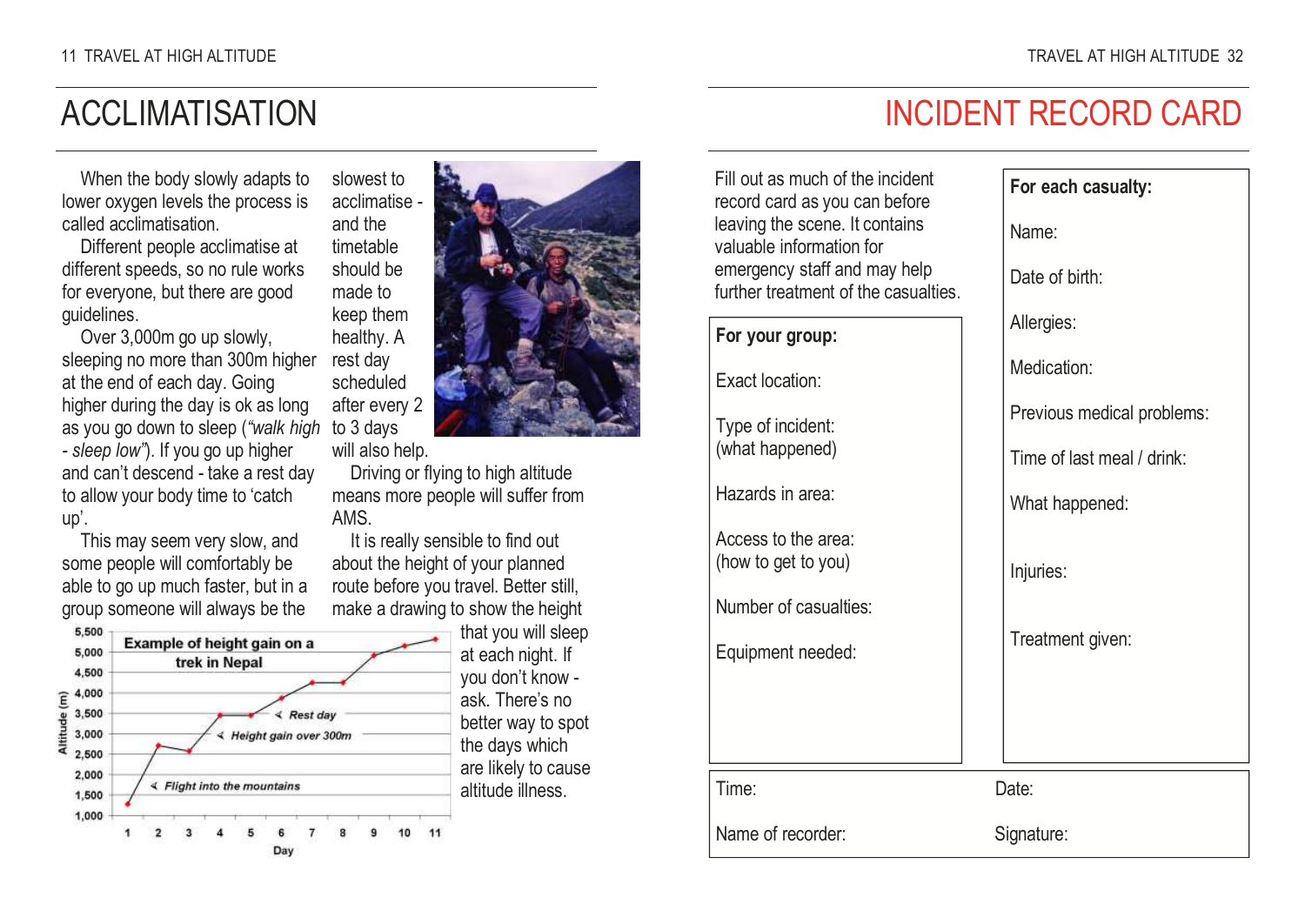### WHAT TO DO IN AN EMERGENCY

- The fact you are reading this section suggests that you are planning ahead or that something has gone badly wrong. Whatever the case, the most important thing is not to panic. The following points are aimed at helping you to deal with • Keep everyone warm and safe an emergency.
- Make sure everyone is safe yourself, any casualties, the rest of the group. If one person has hypothermia, the chances are others may have it too. Move to somewhere safe if you have to. Do not become another casualty.
- Have one person in charge.
- Collect the information you need. Use 'ETHANE' as a guide.

Exact location. Type of incident. Hazards to rescuers. Access to the incident. Number of injured / ill. Equipment required.

• Communicate. The sooner you call for help, the better. Radios and telephones may not work in the mountains. Give your location first (so they know where the problem is). Be accurate.

- Treat casualties as best you can. Prioritise care based on how bad each injury is. Basic first aid is OK. Simple splinting and kind words can go a long way.
- Make evacuation plans local transport, carry or helicopter.
- until help arrives it could be minutes, hours or days.



### Helicopter Landing Zone

- Find firm, level ground (or even slope below 10º), about 100 paces in diameter.
- Clear loose objects & people from the area.
- Mark with 'H' using stones, or use flashing torch or brightly coloured clothing to attract attention.
- 1 person stand outside zone, back to wind making Y shape with arms.
- Do not go to helicopter until told to by the crew.

### THE EFFECTS OF ALTITUDE

Most people going high have to deal with altitude related illnesses. Dealt with correctly, they are unlikely to be a major problem. Dealt with incorrectly they can be disastrous - spoiling the trip for the person who is ill and those with them.

 Being honest about how you feel each day can make a difference, and knowing what's happening to you could save your life.



 Some very strange things can happen to your body when you go high!

 Most people who have been to altitude can tell you about having

headaches, being out of breath, sleeping badly and not feeling hungry. These are symptoms of AMS. AMS is uncomfortable, not life threatening. If the AMS symptoms become severe and you keep going higher - fluid in the brain (High Altitude Cerebral Oedema - HACE) or fluid in the lungs (High Altitude Pulmonary

Oedema - HAPE) can happen and these can kill you very quickly.

 What people don't know about is that you'll need to pee more, your balance may become unsteady, your eyesight could change and your nails will grow differently.

 We hope the following pages will tell you about some of the things you may experience and how best to deal with them. Some are mainly about comfort, but some can lead to long term damage to health or death. Finding out about what your body is doing as it goes higher is fascinating and can become part of the fun of travel! In fact, when you think how clever your body is at dealing with such big changes, you may even want to know more!



Going from 50m to 5,300m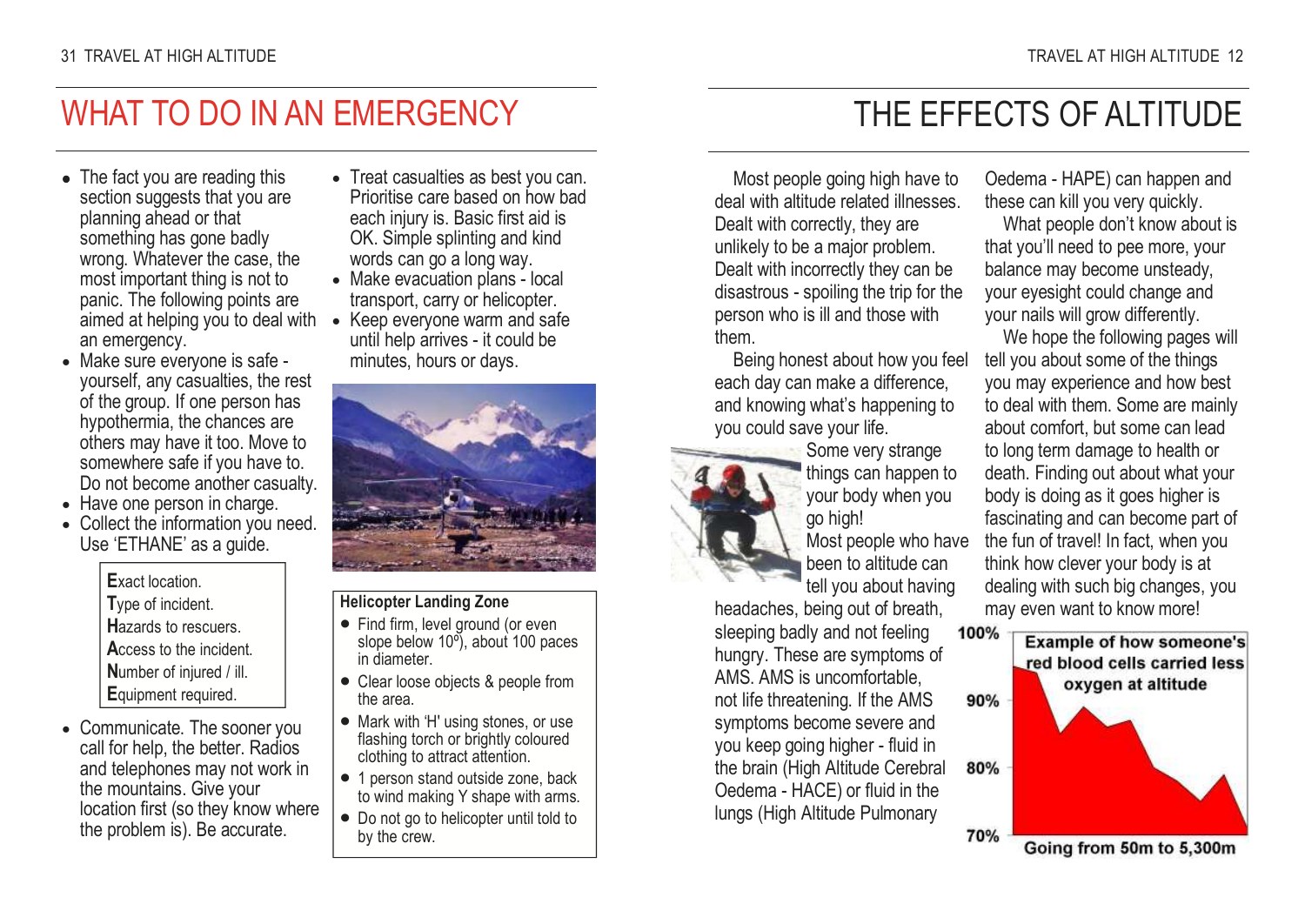### ACUTE MOUNTAIN SICKNESS (AMS)

The common symptoms for AMS equally important.

### are:

- Headache.
- Nausea (feeling sick).
- Vomiting (being sick).
- Fatigue (feeling tired).
- Poor appetite (not hungry).
- Dizziness.
- Sleep disturbance.

 A simple scorecard is shown on the next page, and on Medex expeditions everyone keeps a check of their scores twice a day.

It's good if everyone logs how they feel while travelling (copy the sheet in the back of this booklet) and is honest with others in the group. Everyone can help make decisions - to go up, to have a rest day, or to go down. As a group, everyone's health and happiness is



 Hiding illness or pushing someone on could be fatal. Some people just seem to acclimatise slowly, and need to take things more gently.

 If you are unfit, it doesn't mean you are more likely to suffer, but overdoing it might be risky. If you are unused to exercise, feeling tired while trekking is not surprising. Similarly if you are sleeping in a tent every night and are not used to it, your sleep may be poor. The food may also be very different.

 The most important thing is: are the symptoms getting better or worse?

 If you think you are getting worse - walk down (at least 500 to 1,000m lower for sleeping). Give your body extra time to acclimatise. Don't leave this decision until it's too late.

#### Before you go:

- Learn about the symptoms of AMS.
- If you plan to use Diamox learn all about the side effects and try one at home to find out how you feel.
- Check you are not allergic to Diamox (a sulphonamide).

If you (or your travel company) are hiring porters to help with your holiday, you are responsible for them. You must consider their health and safety – it is as important as your own.

 Porters who have trekking jobs don't always live at high altitude all the time. They can suffer from altitude illnesses in the same way that visitors do. In the past ill porters were seen as 'useless ', 'paid off' and sent home. Many died going down alone.



### The International Porter Protection Group (IPPG) have set clear standards which all parties should aim to achieve. These include the provision of:

- Adequate clothing and footwear.
- Adequate shelter, food and drink.
- Medical care and life insurance.
- Care on descent if ill.
- Appropriate sized load to carry.

### Questions to ask companies (or yourself)

- 1. Does the company you are thinking of trekking with follow IPPG's five quidelines on porter safety?
- 2. What is their policy on equipment and health care for porters?
- 3. What do they do to ensure the trekking staff are properly trained to look after porters' welfare?
- 4. What is their policy on training and monitoring porter care by its local ground operator?
- 5. Do they ask about treatment of porters in their post trek questionnaire to clients?

Kulbahadur, a 33 year old porter was left by the trail when he was too ill to carry his load in the Everest National Park. Later he was found unconscious by another trekking group, eventually losing his feet to frostbite. He never knew the name of the company or the nationality of the trekkers he was carrying a load for.

### PORTERS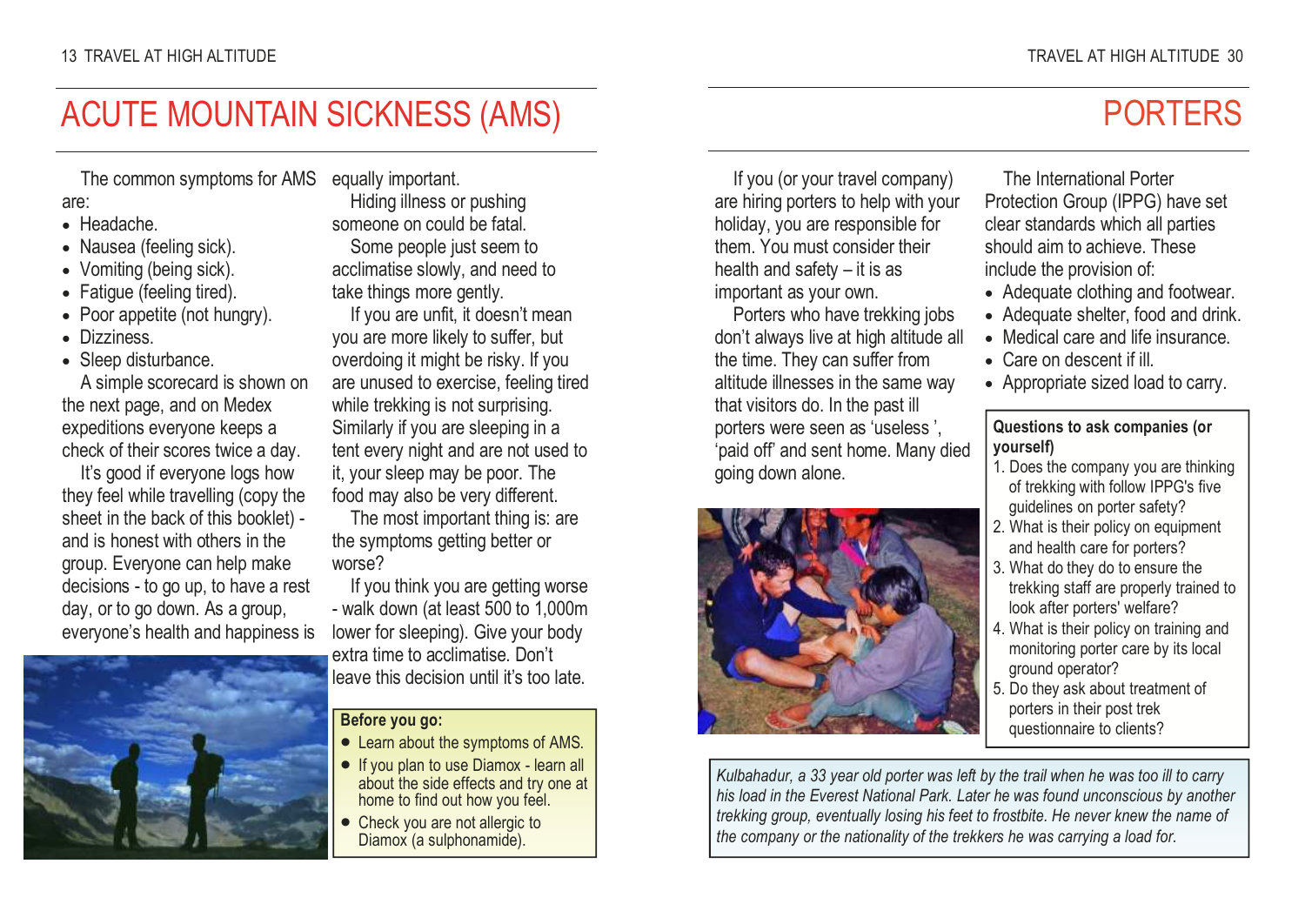### CHILDREN AT ALTITUDE

Children have the same problems at high altitude as adults, but it is more difficult to tell when they are having these problems. It is essential to climb slowly to allow children time to acclimatise.

Young children can't tell you how they feel. The carer should be guided by the child's fussiness, eating, sleeping and playing. If these are worse than usual the child should be assumed to have altitude illness and stay at the same

### Before you go:

- Discuss plans with your doctor at least 3 months before leaving.
- Think about: clothing, clean water supply, strange food, sunscreen, sunglasses, preventing boredom and realistic goals.
- Consider how you would get help if your child became seriously ill and who would look after them if you became ill.
- Be sure this is a sensible holiday for the children.

altitude or descend until they are better.

 Older children can describe the symptoms of AMS, which are the same as for adults. Assume symptoms are caused by altitude and stay at the same altitude or descend until

they are better.

#### At altitude:

- Treatment for children with altitude illness is the same as for adults, but children weighing below 40kg need smaller doses of medicines and prefer syrups.
- Carry a card with children's weight, drugs and doses on.
- Remember descent is the best treatment.

4 year old Tommy was taken to Colorado's Arapahoe Basin ski resort at 3,290m. He had enjoyed staying with friends lower in the valley, but was very unsettled during the first night at the resort. The next day he was miserable and refused meals. After he was sick he was taken to the resort doctor who diagnosed AMS and recommended descent. In the valley he was back to normal 6 hours later.



| Total<br><b>AMS Scorecard</b>                                                                                 |                                                                                                                  |  |  |  |  |  |
|---------------------------------------------------------------------------------------------------------------|------------------------------------------------------------------------------------------------------------------|--|--|--|--|--|
| Headache                                                                                                      | None<br>0<br>Mild<br>Moderate<br>2<br>3<br>Severe / incapacitating                                               |  |  |  |  |  |
| Guts / Stomach                                                                                                | Good appetite<br>0<br>Poor appetite, nausea<br>Moderate nausea or vomiting<br>2<br>3<br>Severe / incapacitating  |  |  |  |  |  |
| <b>Fatigue / Weakness</b>                                                                                     | Not tired or weak<br>0<br>Mild fatigue / weakness<br>Moderate<br>2<br>3<br>Severe / incapacitating               |  |  |  |  |  |
| Dizziness / Light-headedness                                                                                  | <b>None</b><br>0<br>Mild<br>Moderate<br>2<br>3<br>Severe / incapacitating                                        |  |  |  |  |  |
| Difficulty sleeping                                                                                           | As well as usual<br>0<br>Not as well as usual<br>2<br>Woke many times, poor night<br>3<br>Could not sleep at all |  |  |  |  |  |
| At altitude:<br>• If you have a headache and a total<br>of 3 or more for the others, do not<br>go any higher. | <b>Himalayan Rescue</b><br>ociation Pheriche Clinic<br>Hours 9 am to 12 1100ff. Depm hoym                        |  |  |  |  |  |

• If you have a headache, and a total of 3 or more for the others, have got no better or got worse - go down.

inic Hours 2 am to 12 hours<br>mergencies seen at any 11h Emergencies seen as any

Diamox The drug acetazolamide (trade name Diamox) can be used to reduce the effects of AMS, useful where big height gains are unavoidable. It also helps periodic breathing (see page 28). It works by speeding up acclimatisation, but does not mask the symptoms of AMS. You can still get AMS, HAPE and HACE while taking it.

 Some people are allergic to Diamox. There are side effects, e.g. tingling, especially of hands, feet and face. Some people find this unpleasant, but it is not harmful and will go away when you stop taking the drug. It also makes you pee even more.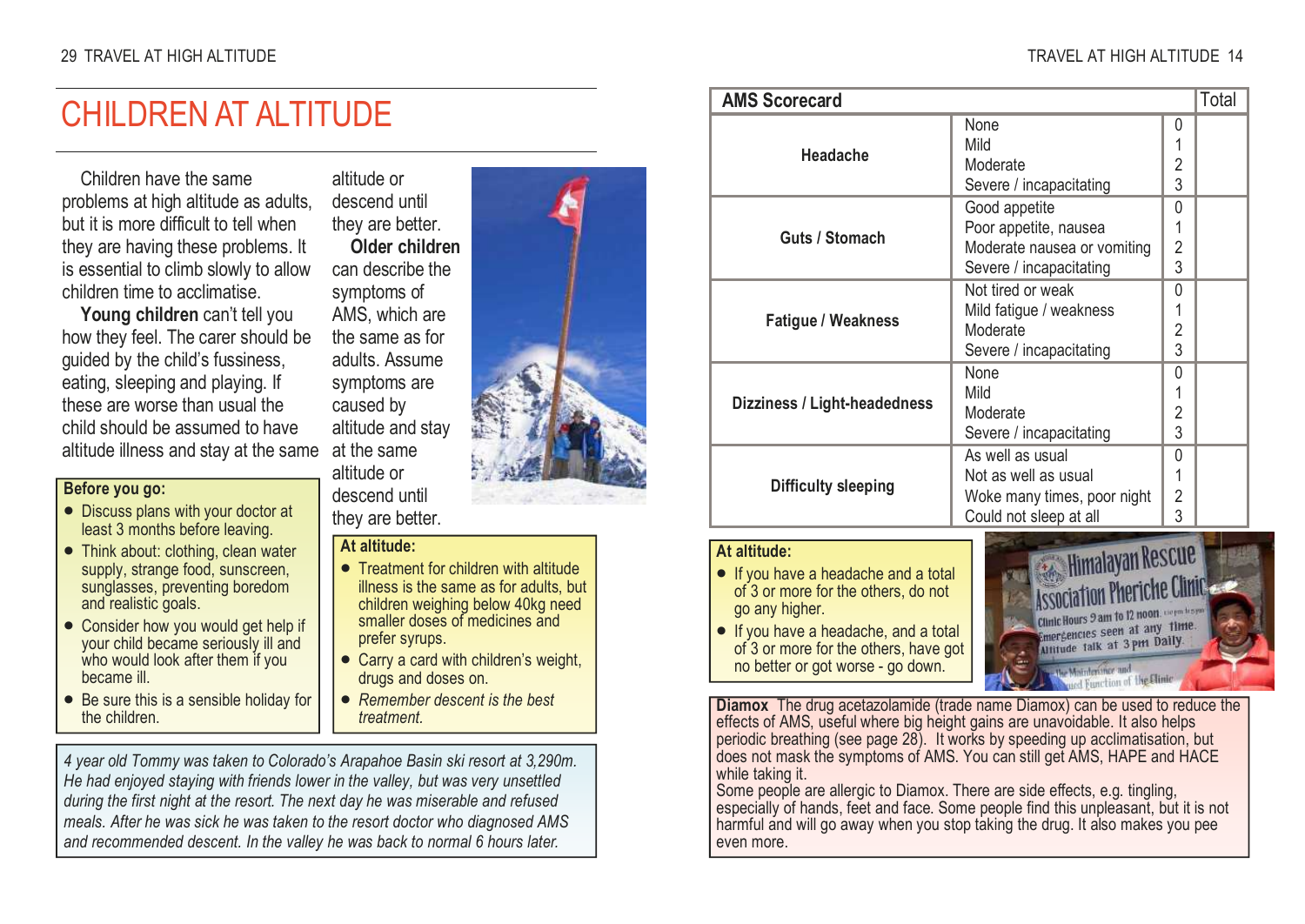### THE BRAIN

The brain is affected by altitude because it needs a good supply of oxygen and may swell causing pressure.

High Altitude Cerebral Oedema



(HACE) is caused by brain swelling and can kill very quickly if not treated. Some people feel no effects.

Others may suffer any (or all) of the following: Headaches - very common at

altitude, especially if you suffer headaches or migraine at home.

Loss of balance - co-ordination and balance may be affected. Older people and those who are acclimatised feel less effect. 'Clumsiness' and bad judgements increase the risk of accidents.

Mood changes - on a 'trip of a lifetime' there will be good days and bad days. Bad days can trigger disappointment and depression. Be prepared for mood swings!

AMS / HACE - see other pages. Stroke - developing sight or speech problems and / or a weak arm, leg or face are signs of a stroke. (Some migraine sufferers have similar effects during an 'aura').

### Before you go:

- Learn the signs of HACE & stroke.
- Prepare medical supplies.
- Consider expectations / fears and who will support you on bad days.

### At altitude:

- Headache (AMS) avoid triggers dehydration, exhaustion, alcohol treat with painkillers.
- Stroke treat with  $\frac{1}{2}$  a 300mg aspirin & descend. See a doctor.
- Be honest about how you feel.

I set off at the back, with a sore head, coughing. My cough and head got worse. A 'drag' feeling began in my mouth. When I met the others, I plucked up the courage to ask if 'my speech was slurred'. The shock hit me. I had heard myself mumble incoherently. They looked horrified, my words just dribbled out, I couldn't use my left arm, no power, my left hand tingled, the left of my face was paralysed and my head sore. I was done for!!! Expert medical care and rapid descent saved my life.

Disturbed sleep during the first few nights at altitude is common and normal. You may be slow in getting to sleep, wake up a lot and feel that you have not slept well, or feel less refreshed.

 Poor sleep may be related to how well your

> body is adjusting. As you acclimatise sleep usually improves. People with AMS may



 also sleep badly, suggesting poor acclimatisation.

 Other things such as cold, someone snoring, or an uncomfortable bed or tent may also be a problem.

### Before you go:

- Invest in your sleep comfort a good quality sleeping bag and mat.
- Bring ear plugs to aid sleep.
- If being treated for obstructive sleep apnoea, check with a specialist sleep doctor.

Altitude may increase the number of times you need to pee, so you lose more sleep.

 Many changes are because you breathe more. In some people this may cause 'periodic breathing' at night, where rapid breathing is followed by periods when breathing briefly stops, sometimes causing you to wake up. This is common over 2,800m, and almost everyone gets it over 5,000m. Apart from worrying your tent mate, it does not appear to be harmful and gets better with acclimatisation.

 Snoring may be made worse by dry, dusty air but night-time blockage of the airway at sea level ('obstructive sleep apnoea') does not appear to get worse with altitude.

### At altitude:

- Expect to need more sleep.
- Consider avoiding caffeine and alcohol later in the day.
- If your sleep does not improve after a few nights do not go higher consider going down to allow acclimatisation.

I slept so badly! My tent mate must have got up every hour in the night to pee!

# **SLEEP**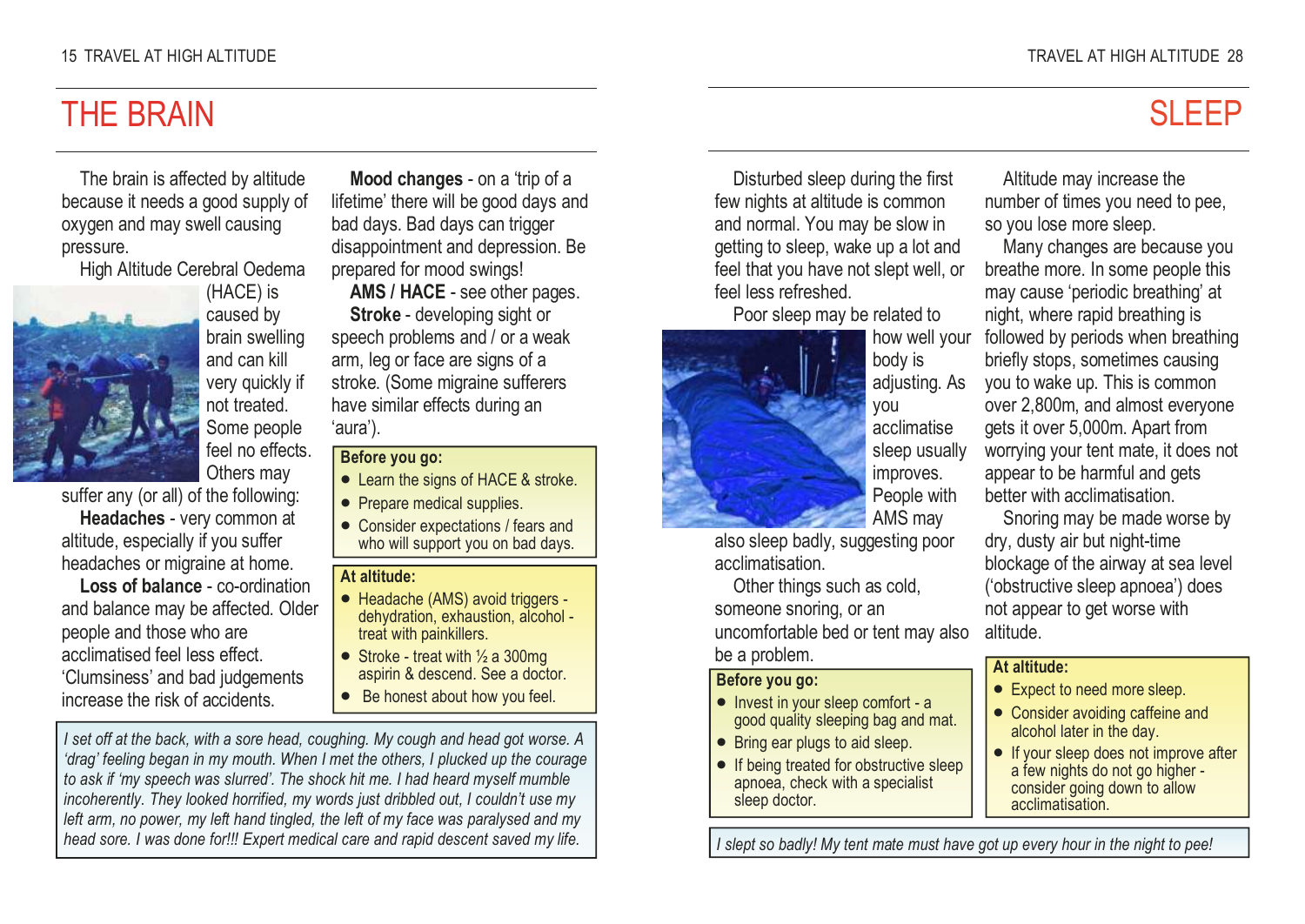### Ladies - acclimatisation increases the body's iron-rich red blood cells. If you suffer from heavy periods discuss iron supplements with your doctor before travelling.

THE REPRODUCTIVE BITS

 When travelling, periods can be difficult and disposing of sanitary wear a problem. Periods can be controlled, maybe by a change in contraception. This needs planning. There may be an increased risk

of blood clots in the legs when



taking the combined contraceptive pill at altitude. In reality this risk is low in a fit, active, non smoking lady unless staying above 4,500m for over a week. Many women use 'the pill' for period control.

 Progesterone is safe at any altitude and is available as the 'mini pill'. In an injection, implant contraception or Intra Uterine System (Mirena) it may also prevent periods.

 Ladies and gents - barrier methods such as condoms don't give full protection against disease. Abstention always works. Dispose of condoms properly as they take many years to rot.

 A child's organs are being formed in the first three months in the womb. It is probably best to avoid high altitude during this time.

### Before you go:

• Plan contraception and period control 6 months before travelling.

After a successful trek to the summit of Kilimanjaro (5,895m) a traveller celebrated with a tour of the east African coast and game parks. He avoided malaria but returned home HIV positive.

### The main signs:

- Severe headache.
- Become clumsy.
- Act differently unhelpful, violent, lazy.
- May have bad, non-stop vomiting.
- Blurred vision
- See, hear, feel, smell odd things.
- Confused.
- Reduced consciousness.

### Can they:

- Touch nose with index finger with eyes closed? Repeat rapidly.
- Walk heel to toe in a straight line?
- Stand upright, with eyes shut and arms folded?
- Do simple mental maths?

If not able to do or have difficulty doing any of the above, suspect HACE.

HACE can develop very quickly with no other problems or can follow AMS and HAPE.

### What to do:

- Stay with the person at all times do not leave them on their own.
- Descend now not later or in the morning.
- Sit them upright and keep warm.
- Give oxygen via cylinder or pressure bag if you have it.
- Give dexamethasone if you have it.
- Give acetazolomide if you have it.
- If really unable to descend prolonged use of a pressure bag may be needed.

### Consequence if ignored:

Loss of consciousness - confusion, drowsiness.

Reduced breathing.

### DEATH.

In serious cases death can occur within as little as an hour of symptoms being noticed.

Remember it is possible to have AMS, HACE and HAPE at the same time.

DESCEND DESCEND DESCEND DESCEND

### **HACF**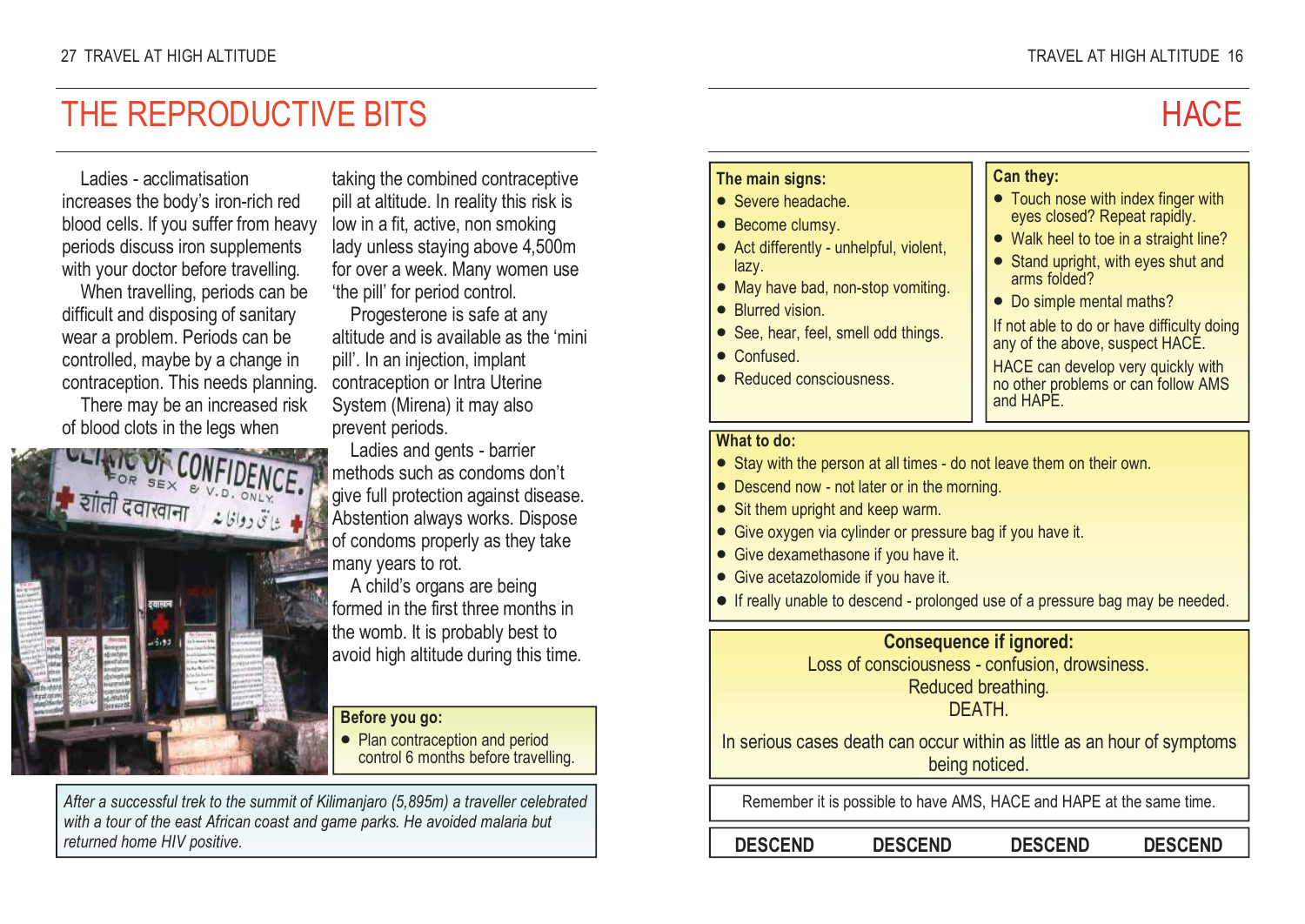### THE LUNGS

Because the air is thinner at high altitude there is less oxygen available so breathing gets deeper and quicker to compensate. This 'acclimatisation' helps you cope with the altitude better. Being more short of breath for the same exercise as at sea level is normal.

Other changes occur in the blood, which you will be less aware of, allowing the blood to carry more oxygen to where it is needed.



 People often develop a dry cough at altitude. It is not entirely clear why this happens, but whilst irritating, it is not usually serious. **Occasionally** more serious

problems can occur with breathing.

Fluid may collect in the lungs causing a problem known as 'High Altitude Pulmonary Oedema' (HAPE). Symptoms include severe breathlessness at rest and frothy bloodstained spit may be coughed up. People who have had HAPE are likely to get it again, often at the same altitude. This is a serious (potentially lifethreatening) condition and should not be ignored.

#### Before you go:

• Exercise regularly, preferably the type planned at altitude; don't be short of breath due to unfitness!

#### At altitude:

- Walk slowly.
- Take plenty of rests.
- It's not a competition! Some people adapt better than others.
- Do not ignore signs of HAPE. Seek medical help if possible and if in doubt DESCEND!

An experienced trekker on a medical research expedition arrived at 5,200m to find her blood oxygen had dropped below what would normally keep her alive. Her lungs were filling with water, she became dizzy and had difficulty breathing at night. Descent was impossible without crossing a high pass. She was given acetazolamide tablets 500mg followed by 250mg three times a day. After 24 hours and a lot of peeing, her blood oxygen had risen to the normal level.

As you ascend to altitude, problems with ears and noses increase. Sunburn and skin damage to the ears and nose is a painful problem.

 Changes in the inner ear trigger the symptoms of dizziness and light-headedness commonly found in AMS.

 One of the commonest problems at high altitude is a blocked nose. Although this seems to be a minor hardship when life threatening conditions seem just around the corner, a blocked nose upsets the normal warming and humidifying process that is essential to keep the lungs healthy.

### Before you go:

- Ensure gloves have a soft, absorbent patch over the thumb great for wiping your nose!
- Pack tissues and wipes, high factor sun-block and barrier cream.

Failure to warm and moisten air when breathing in leads to a sore throat, persistent cough or in the worst cases, damage to the areas of the lung essential for the normal passage of oxygen.



#### At altitude:

- Dizziness could be a sign of AMS.
- Wear a wide brimmed hat and use sunblock on ears, nose and insides of nostrils.
- Use or improvise a nose guard on sunglasses.
- Blow your nose regularly.
- Use a barrier cream (eg Vaseline) to protect dried, cracked skin.

A climber with a cold was suffering from a runny nose and spent 2 days climbing Ramtang on glaciers and snowfields. The reflected sunlight badly burned the underside of his nose as the sun-block had been washed off. It took almost a week to recover fully.

# THE EARS / NOSE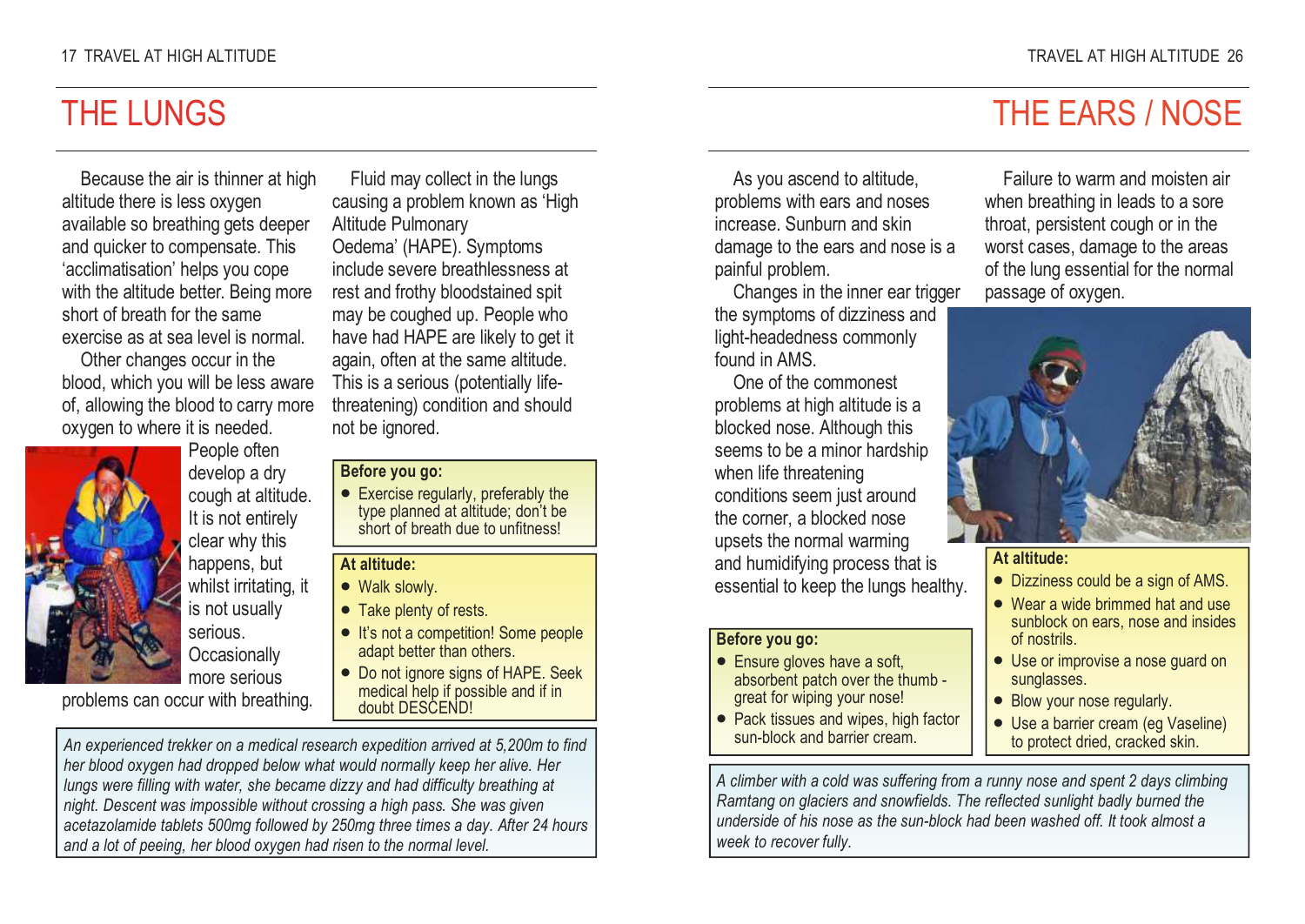### THE MOUTH / TEETH

Your mouth and throat will get dry when you breathe through your mouth. Drink lots and use cough lozenges.

 The sun can burn your lower lip badly. Using a zinc sun screen will help to protect it.



### Before you go:

- Dental check with x-rays at least 6 weeks before you travel.
- Buy zinc glacier cream for lips.
- Buy a chap stick.
- Buy cough lozenges.

Visit the dentist before you travel. Painful teeth for days (or weeks) could ruin your trip.

 All problems with teeth can be prevented. Poor hygiene can trigger the wisdom teeth problems which younger people often get. The cold air at altitude will upset un-treated broken fillings and cavities.

 Too much sugar may make a decayed cavity so painful that it needs root treatment or extraction which is, in most cases, impossible on an expedition.

 Most teeth and gum infections can be helped for a short time with Amoxycillin and Metronidazole. You can also take ibuprofen to cut down swelling.

### At altitude:

- Drink lots to moisten mouth, lips and throat.
- Protect lips with zinc cream.
- Take antibiotics and ibuprofen for dental swellings and severe pain.

In one month at Namche Bazaar dental clinic the author of this page treated climbers from seven expeditions whose summit hopes on Everest, Lhotse, Nuptse, Ama Dablam and Pumori were ended by serious dental symptoms. None had dental checks before leaving home.

### The main signs:

- Trouble breathing.
- Tired & weary.
- Coughing.
- Froth and later blood in spit.
- Lips, tongue, nails become blue.

HAPE can develop in 1-2 hours or over several days and even when descending.

### What to check for:

- Has there been recent ascent?
- Does it take a long time to get breath back after exercise?
- Are they breathless when resting?
- Is the breathing rate increasing?
- Can 'wet' / crackling sound be heard in chest? Put ear to back below shoulder blades.

### What to do:

- Stay with the person at all times do not leave them on their own.
- Descend now not later or in the morning.
- Sit upright and keep warm.
- Give oxygen via cylinder or pressure bag if you have it.
- Give nifedipine if you have it.
- Give acetazolomide if you have it.
- If really unable to descend prolonged use of a pressure bag may be needed.

### Consequence if ignored: Breathing stops.

DEATH.

In serious cases death can occur within as little as an hour of symptoms being noticed.

Remember it is possible to have AMS, HACE and HAPE at the same time.

DESCEND DESCEND DESCEND DESCEND

# **HAPF**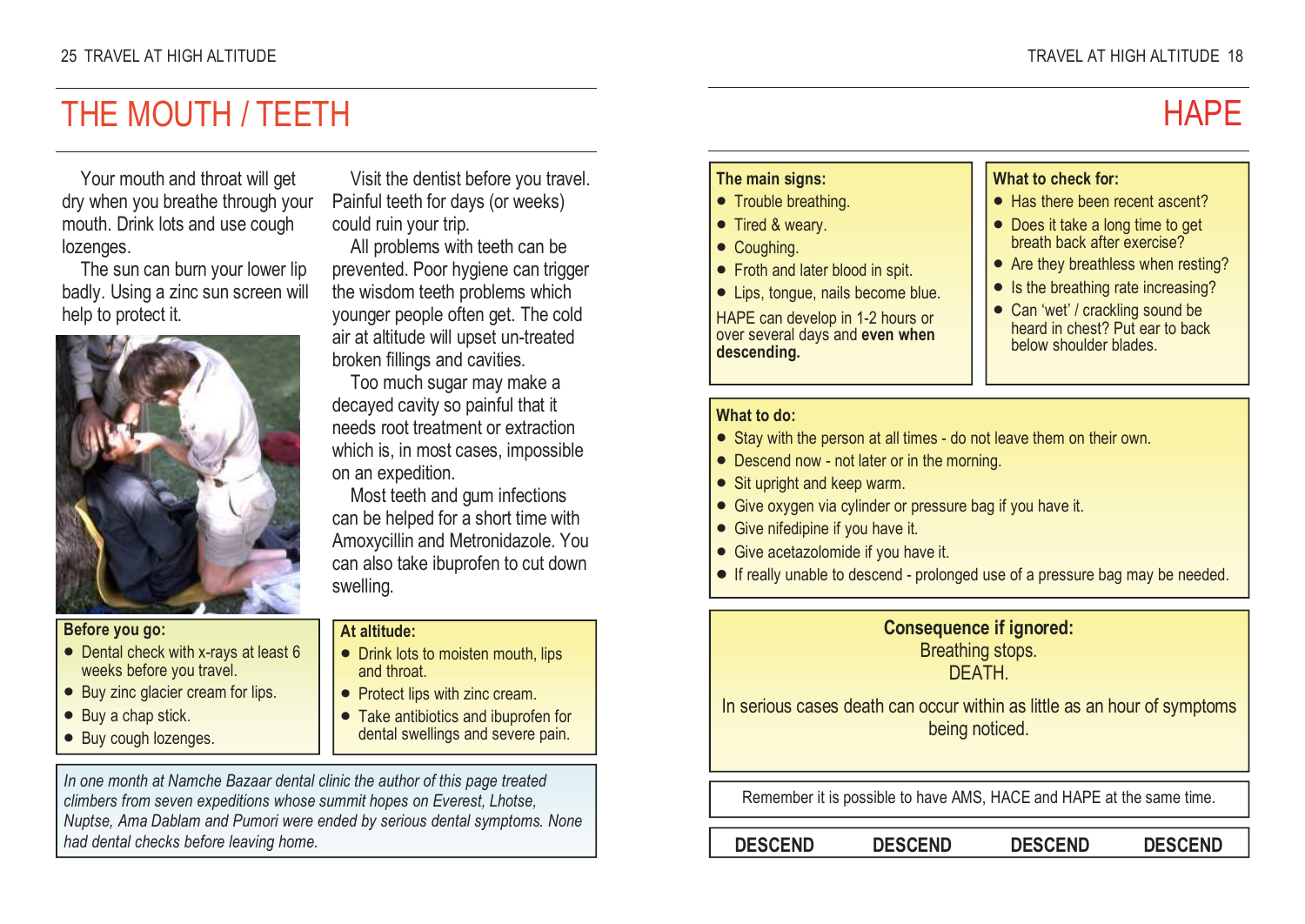### THE HEART / BLOOD

Travelling to altitude can have several effects on your heart. The lower oxygen in the air and exercise you are doing can make your heart beat faster. This is not normally a problem but if you have a heart condition (eg angina) it can put extra strain on your heart. Your blood pressure may go up a small amount at altitude, but this effect is



not normally noticed. One of the effects of altitude is for you to produce more red blood cells (so you can carry more oxygen). This can

sometimes lead

### Before you go:

- Get as fit as possible.
- Try the level of exercise out at home before you try it at altitude.
- Make sure you have all your medications / prescriptions.

to the blood thickening, making the circulation sluggish. With this in mind, you should make sure you drink plenty. If you have a known heart problem (such as an irregular heart beat, high blood pressure, a heart attack or angina) or have had surgery on your heart you should talk to your doctor to make sure that what you are planning is not going to put undue strain on your heart. If you take medicines, make sure you take plenty with you.

 If you are healthy then travel to altitude will not put any more strain on your heart than rigorous exercise at sea level.

 People with inherited sickle cell problems are at risk and should avoid going to altitude.

### At altitude:

- Walk slowly, don't race.
- Take plenty of rests.
- Drink plenty of fluids.
- If you have any problems, stay at that altitude, don't go higher.
- If problems persist then descend.

On a Medex trip, my BP was recorded at 168/118 one day. The group doctor said this was common on ascending but usually sorted itself out as you acclimatise. He advised that my rest day was to be taken very easily, even though I felt fine.

### THE EYES

The high level of UV light at altitude can burn the eyes (snow blindness), like 'arc eye' which welders get - it feels like sand in the think ahead. eyes. Rest, padding the eyes, lubricant drops and painkillers will help. Good sunglasses or goggles are needed on glaciers even when it's cloudy - UV gets through clouds. Choose glasses designed for the mountains and not for fashion. Prescription sunglasses and goggles can be made.

 Contact lenses can be used, but very strict hygiene is a must, which is difficult at altitude. Daily disposable lenses are fine but must be removed at night. Laser refractive surgery can blur your

#### Before you go:

- Get glacier goggles / glasses.
- Sort out contact lenses and cleaning fluid.
- **•** If you need glasses, get spares.

vision at altitude but this resolves on descent. Don't get laser treatment just before you travel -

 Tiny bleeds at the back of the eye can occur (retinal

haemorrhages), which can affect patches of vision. Usually these are not dangerous and will disappear after a few weeks. Descend if you lose vision in either eye at altitude.



### At altitude:

- Wear your goggles when it is bright.
- If you lose your goggles improvise using cardboard with thin slits to look through.
- Make sure staff have goggles and wear them.
- Maintain hygiene if using contacts.

A 29 year old man used daily disposable soft contact lenses on Mount Everest. He didn't change his lenses for four days, and on summit day wore sunglasses, not goggles. At 8,600m his vision became blurred. At the summit he couldn't see the view or navigate. He was helped down by two Sherpas. He had snow blindness and a bacterial infection. A doctor peeled the contact lenses from his eyes, but the scarring has left his vision permanently reduced. It could have cost his life.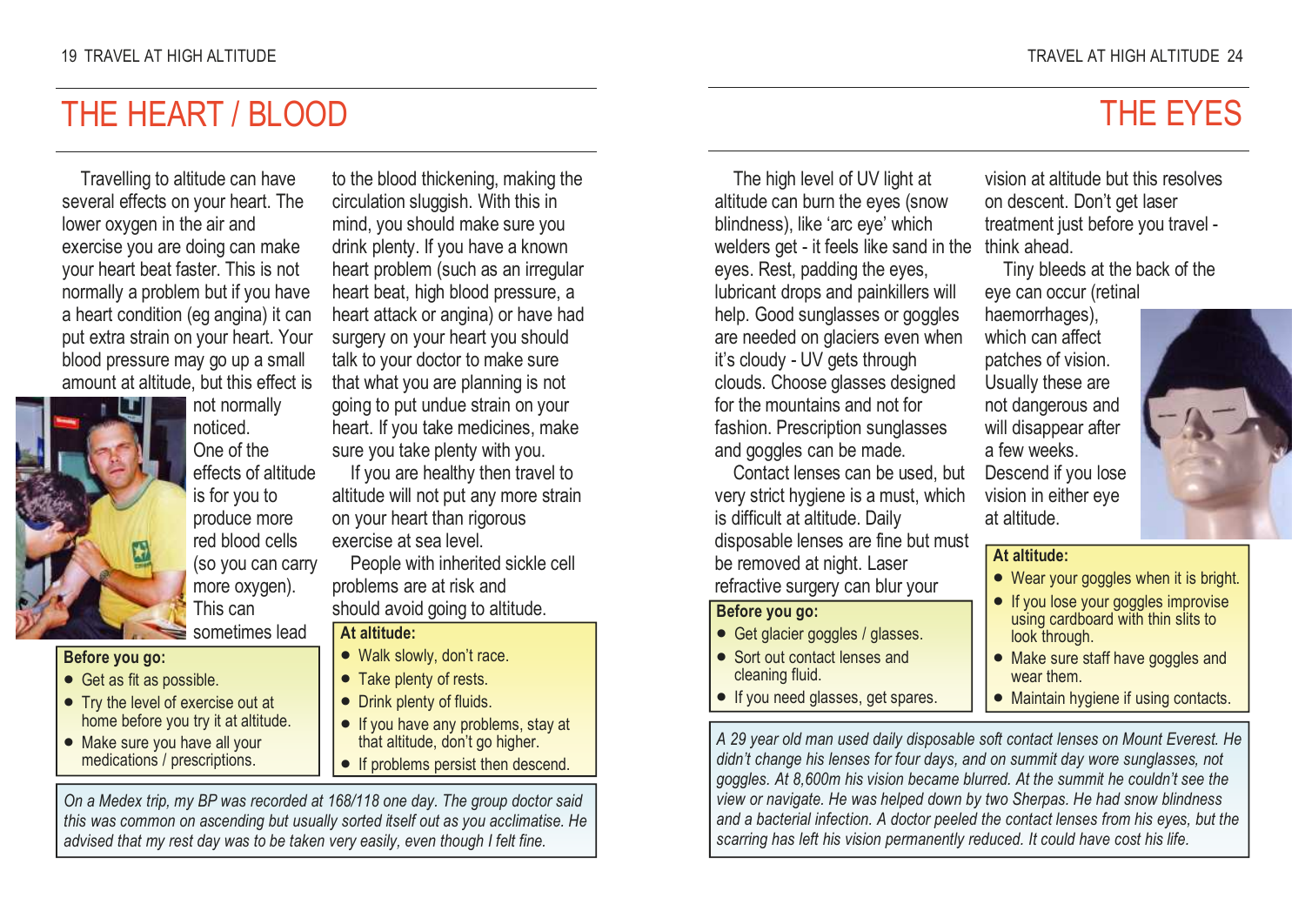### THE EXTREMITIES

At high altitude you are at more risk from burning and freezing. High levels of UV radiation at altitude can easily cause sunburn. Low temperatures and low oxygen make it easier for your skin to develop frostbite, especially in people who already have poor circulation (such as in Raynaud's disease).

 Frostbite can happen to any body part in freezing temperatures and / or high winds. Early signs of frostbite are white, numb and hard skin. Re-warming is very painful and the skin may go red, itchy, blotchy and swollen. If freezing goes on, blisters may develop and finally the skin can go black and

#### Before you go:

- Get suncreen (SPF 15-30).
- Get total sun block
- Get warm gloves, socks, hat, boots - be sure they fit properly.



 Body parts most at risk of sunburn and cold injuries are those 'sticking out' - lips, toes, nose, chin, fingers, ears - so they will need extra protection.

 Swelling around the hands, face and ankles at altitude is common. This is not serious, but it may be worth checking for other problems.

### At altitude:

very serious

lead to

- Keep hands and feet dry, change wet gloves / socks quickly.
- Wear properly fitted kit.
- Apply sunscreen / block regularly.
- Cover up from sun, cold and wind.

During an avalanche in the Himalayas, nine people were killed and several others were injured. The injured were air-lifted out to hospital. The porters involved were left behind to find their own way down, carrying the equipment of their clients. Some of the porters never made it back, but died from the cold. The clothing they had was not good enough for the conditions, but they dare not open the bags they were carrying. They died beside bags containing warm mountain clothing.

### THE STOMACH / BOWELS

You may lose your appetite at altitude and AMS may make you feel sick. Changing food may affect appetite or cause the runs.

 Many altitude trips are in areas where water and sanitation are poor, so the risk of the runs is higher. Prevention is better than cure. Bottled water and water filters can be unreliable. Iodine is the best, unless you have thyroid disease or are pregnant.

 If you do get the runs keep hydrated by drinking plenty of purified water or rehydration solution. Traveller's diarrhoea is likely to be caused by bacteria so antibiotics may be needed.

#### Before you go:

- Plan how to get clean water so you are not afraid to drink plenty.
- Take rehydration sachets and / or know how to make up your own.
- Find out about traveller's diarrhoea and how to treat it.
- Have a group plan for disposal of toilet paper 'in the field'.

If you have indigestion or piles at home, see your doctor well before travelling. Piles can be a misery at altitude. With indigestion, avoid indigestion causing painkillers.



Milky drinks, curd or yoghurt may sooth the problem.

 Rotting toilet paper and piles of poo ruin places. Don't just leave it!

#### At altitude:

- Drink plenty.
- Take your favourite snacks to eat when you're off the food.
- Always wash your hands.

When high on a Patagonian glacier a climber had to demand a sudden stop to drop his salopettes whilst roped due to traveller's diarrhoea. On a bivouac that evening he took some antibiotics and was able to continue the next day.